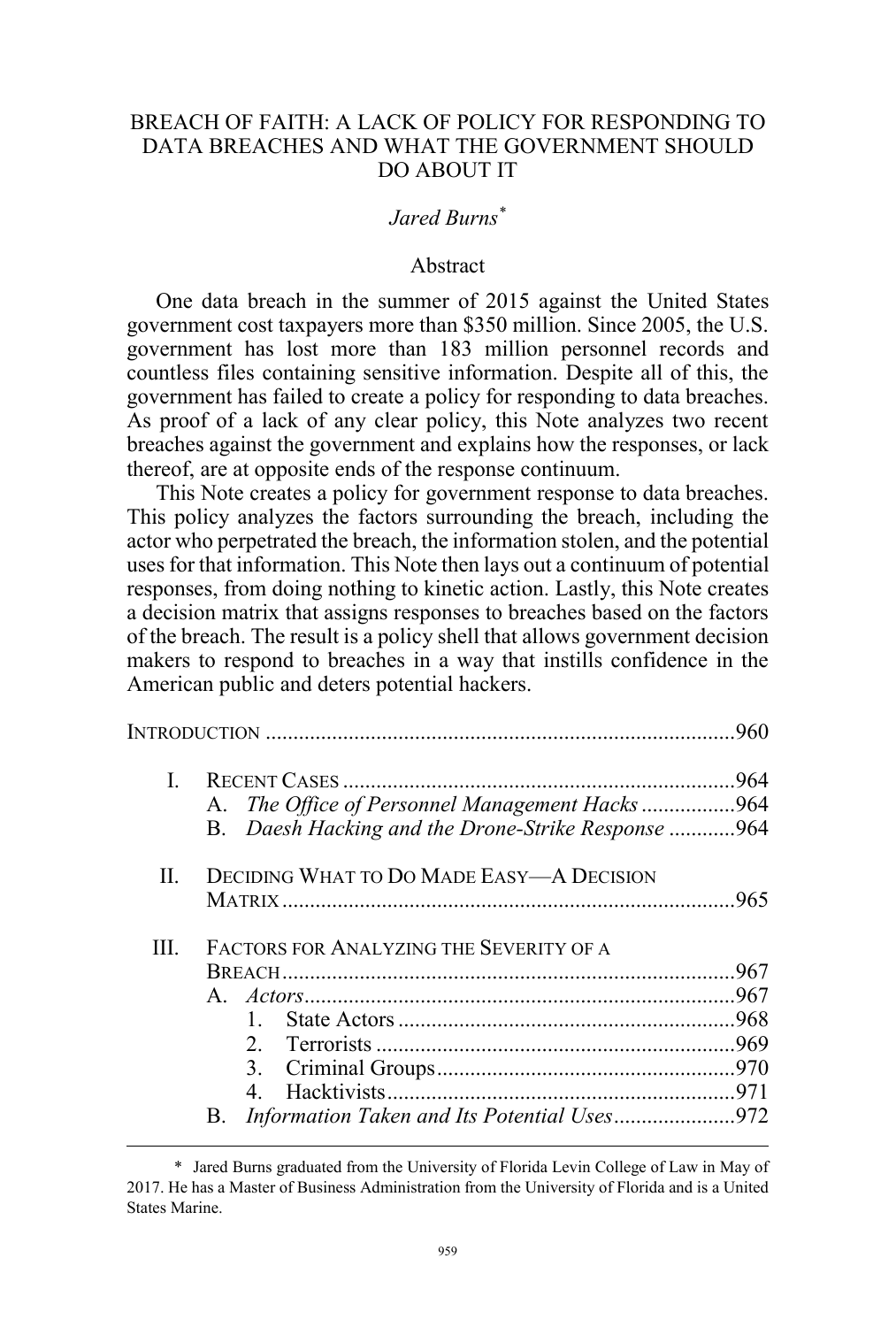| 960 | <b>FLORIDA LAW REVIEW</b> | <b>IVol. 69</b> |
|-----|---------------------------|-----------------|
|     |                           |                 |

#### **INTRODUCTION**

What do a targeted drone strike, $1$  a \$133 million identity monitoring contract, $2$  and the resignation of the Director of the Office of Personnel Management all have in common?<sup>3</sup> They were all actions by the U.S. government in response to data breaches in the summer of 2015.<sup>4</sup> Since 2005, government entities have lost at least 183 million personnel records as a result of data breaches.<sup>5</sup> The Office of Personnel Management (OPM) breach in the summer of 2015 cost the U.S. taxpayers at least \$350 million, $6$  not to mention the risks to national security and the damage to the intelligence community.<sup>7</sup> Currently the government lacks any type of decisional framework for responding to data breaches, resulting in haphazard responses that range from targeted killings to doing nothing.<sup>8</sup>

4. *See supra* notes 1–3.

5. *Data Breaches*, PRIVACY RTS. CLEARINGHOUSE, http://www.privacyrights.org/databreach (last visited Jan. 23, 2017) (providing statistics for all reported data breaches).

 <sup>1.</sup> Kimiko De Freytas-Tamura, *Briton Who Recruited Online for ISIS is Reported Killed*, N.Y. TIMES, Aug. 28, 2015, at A3.

<sup>2.</sup> News Release, Office of Pers. Mgmt., OPM, DoD Announce Identity Theft Protection and Credit Monitoring Contract (Sept. 1, 2015), https://www.opm.gov/news/releases/2015/09/ opm-dod-announce-identity-theft-protection-and-credit-monitoring-contract/.

<sup>3.</sup> Erin Kelly & David Jackson, *OPM Chief Katherine Archuleta Resigns*, USA TODAY, (July 10, 2015, 4:36 PM), http://www.usatoday.com/story/news/nation/2015/07/10/opm-chiefarchuleta-resigns/29965857/.

<sup>6.</sup> News Release, Office of Pers. Mgmt., *supra* note 2. The contract announced by OPM was listed at \$133 million, however, the contract is renewable for three years and it cost OPM \$20 million to notify those affected by the breach. Elizabeth Harrington, *OPM Hack Costing Taxpayers \$350 Million*, WASH. FREE BEACON (Sept. 2, 2015, 10:39 AM), http://freebeacon.com/issues/opm-hack-costing-taxpayers-350-million/.

<sup>7.</sup> Dan Verton, *Impact of OPM Breach Could Last More Than 40 Years*, FED SCOOP (July 12, 2015, 4:43 PM), http://fedscoop.com/opm-losses-a-40-year-problem-for-intelligencecommunity (quoting former CIA Director Michael Hayden as saying that the threat to intelligence could last forty years, until the last of those whose information was stolen retires from federal service).

<sup>8.</sup> David Sanger, *U.S. Decides to Retaliate Against China's Hacking*, N.Y. TIMES, Aug. 1, 2015, at A6 (stating that the Obama administration has struggled to develop a response to the OPM hack).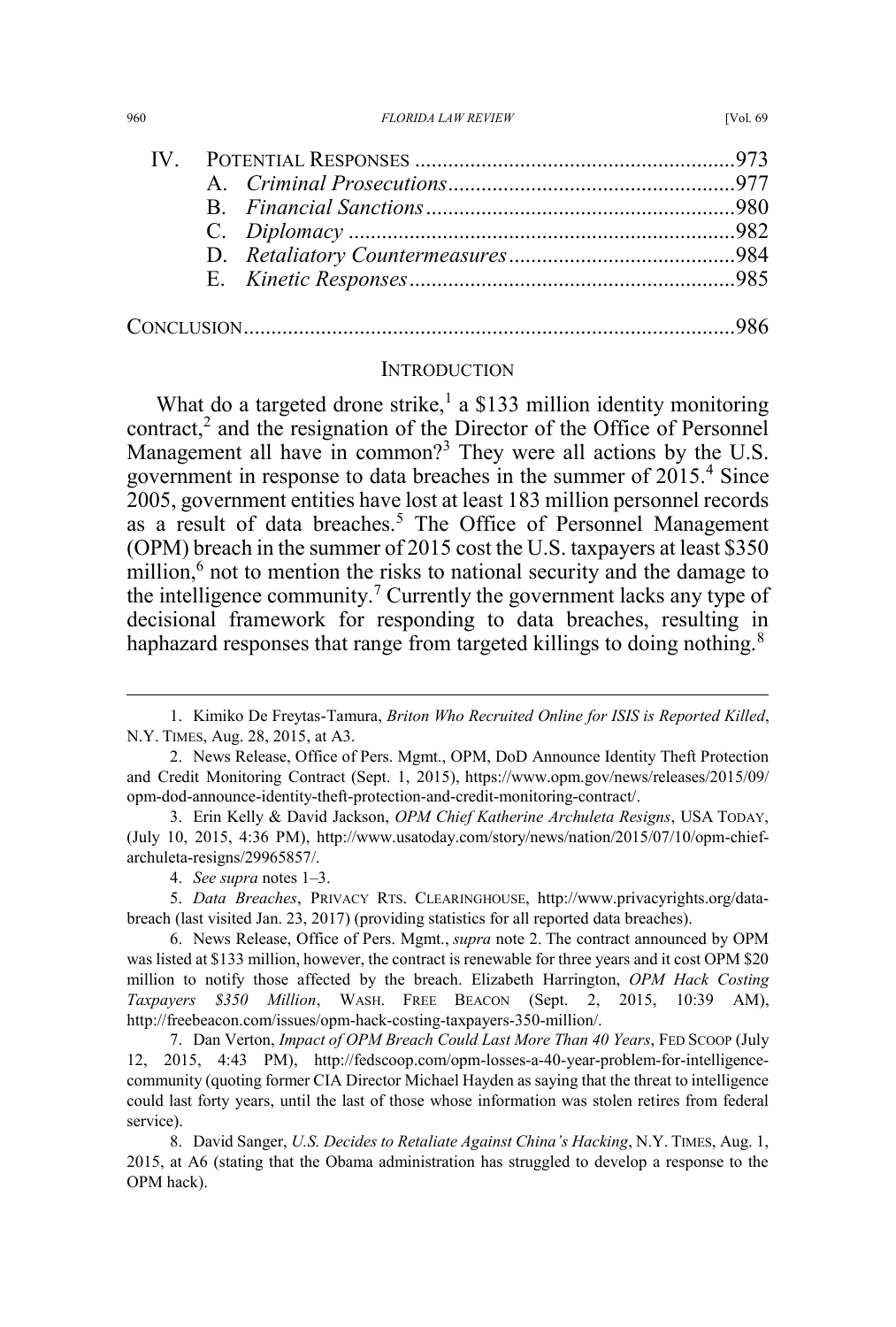In order to effectively defend against cyber intrusions and attacks, the government must combine nontechnical with technical means.<sup>9</sup> Technical means refer to the hardware and software used to protect networks, whereas nontechnical means "usually combines leadership, education, and policy development."<sup>10</sup> This Note will only focus on the third aspect of nontechnical means, "policy development."<sup>11</sup> This Note develops a range of responses to data breaches against the government, such as the OPM hack,<sup>12</sup> and creates a decisional framework for choosing the best response. This Note analyzes the wide range of possible responses—from full-out "kinetic"<sup>13</sup> war to doing nothing—and determines the best response based on the circumstances surrounding the breach. The factors that should be analyzed in determining the correct response are: the actor who committed the breach, the information taken, and the potential uses for that information.

Analyzing the factors requires a distinction between different types of cyber operations. All too often, all types of cyber activities are grouped under the term cyberattack.<sup>14</sup> However there is a distinction between cyberattacks, cybercrime, cyberterrorism, cyber hacktivism, cyber intrusions, and other cybervandalism.<sup>15</sup>

There have been many definitions of cyberattack. Yale Law School Professor of International Law Oona Hathaway argues that "[a] cyberattack consists of any action taken to undermine the functions of a computer network for a political or national security purpose."<sup>16</sup> Professor Hathaway goes on to distinguish a cyberattack from cyber espionage, but her argument lacks significant distinction. By claiming that "[t]o 'undermine the function' of a computer system, an actor must do more than passively observe a computer network or copy data," Professor Hathaway ignores the fact that by gaining access to a computer

14. *See* P.W. SINGER & ALLAN FRIEDMAN, CYBERSECURITY AND CYBERWAR: WHAT EVERYONE NEEDS TO KNOW 67–69 (2014) ("Essentially, what people too often do when discussing 'cyberattacks' is bundle together a variety of like and unlike activities, simply because they involve Internet-related technology.").

15. *See* Myriam Dunn Cavelty, *Cyberwar: Concept, Status Quo, and Limitations*, CSS ANALYSIS IN SECURITY POL'Y, Apr. 2010, at 1, 1–2.

16. Oona A. Hathaway et al., *The Law of Cyber Attack*, 100 CALIF. L. REV. 817, 826 (2012).

 <sup>9.</sup> Juan Cayón Peña & Luis Armando García, *The Critical Role of Education in Every Cyber Defense Strategy*, 41 N. KY. L. REV. 459, 465 (2014).

<sup>10.</sup> *Id.*

<sup>11.</sup> *Id.*

<sup>12.</sup> *Cybersecurity Incidents: What Happened*, OFF. PERS. MGMT., https://www.opm.gov/cybersecurity/cybersecurity-incidents/#WhatHappened (last visited Jan. 23, 2017).

<sup>13.</sup> In this context, "kinetic war" refers to warfare with traditional physical actions, such as bombing and shooting, as opposed to warfare that would lack such effects (i.e., information warfare).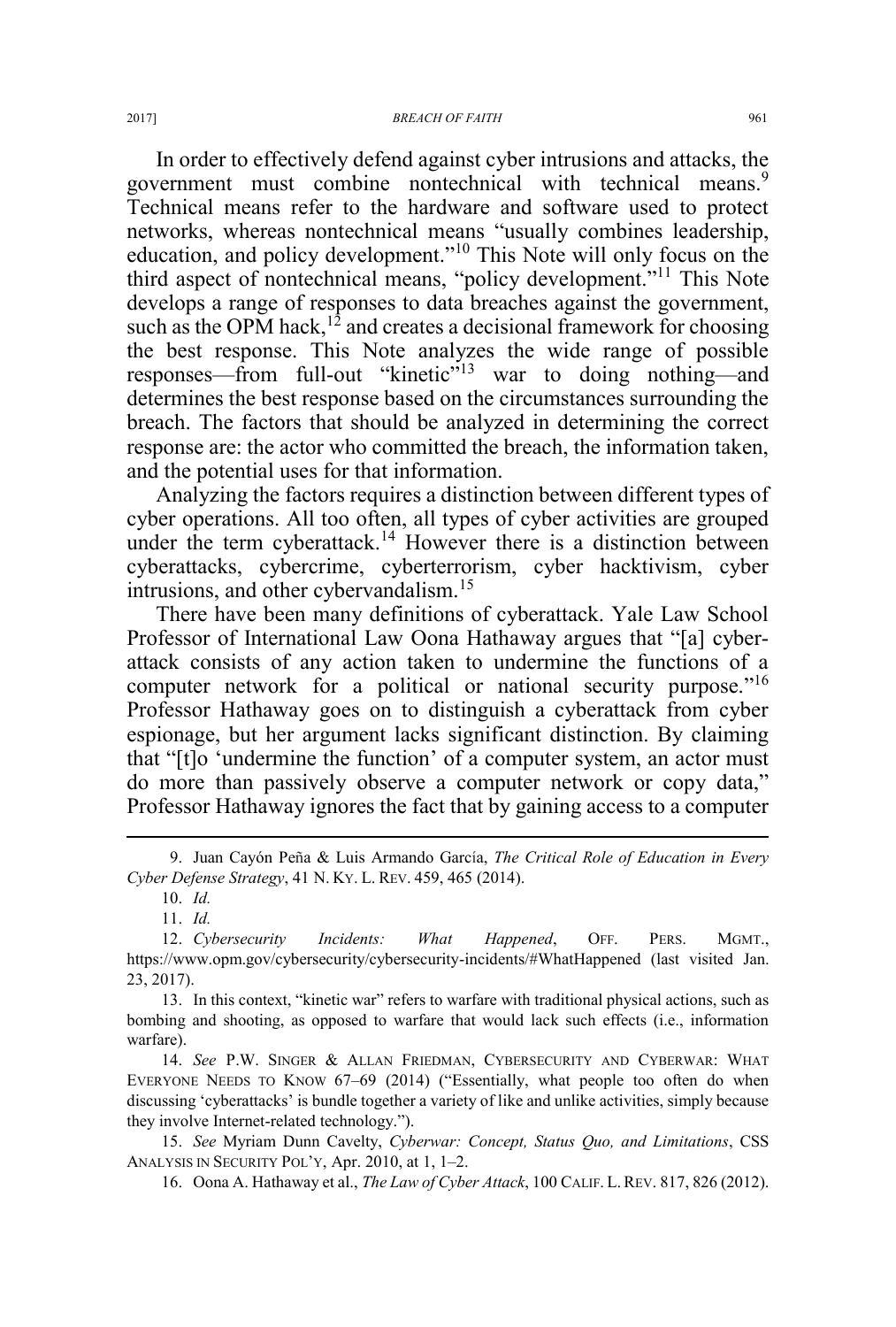network, the actor has at some point undermined the function of that system.<sup>17</sup> This is especially true with classified networks where one of the primary functions of the network is to keep the information on it secure.<sup>18</sup> However, the distinction that Professor Hathaway makes between defining cyberattack in terms of its objective rather than by its means is valuable and worth pointing out.<sup>19</sup> By defining a cyberattack by its objective, it demonstrates that cyber operations can span multiple domains.<sup>20</sup>

We will continue to follow an objective- or intention-based approach in our definition of cyberattack, but will consider violence the objective. Therefore, we will define a cyberattack as a "cyber operation . . . that is reasonably expected to cause injury or death to persons, or damage or destruction to objects."<sup>21</sup> This definition encompasses what the Department of Defense (DOD) has used to describe as cyber operations that constitute a use of force under *jus ad bellum*<sup>22</sup> and the United Nations (U.N.) Article  $2(4)$ <sup>23</sup> Integrating the definition of cyberattack to meet the requirements of use of force allows it to be easily distinguished from other types of harmful cyber activities.

A cyber intrusion, as distinguished from a cyberattack, can be classified as a "covert action[] employing small-scale operations against a specific computer, computer system, or user, whose individual compromise would have significant value."<sup>24</sup> Cyber intrusions, the focus of this Note, include data breaches, cyber espionage, and hacking. Cyber espionage, or the targeting of computers and networks to obtain otherwise confidential information,  $25$  is not deemed to be a violation of international law and is conducted by the United States.<sup>26</sup> Whether a particular cyber

23. OFFICE OF GEN. COUNSEL, U.S. DEP'T OF DEF., LAW OF WAR MANUAL 998–99 (2015).

25. SINGER & FRIEDMAN, *supra* note 14, at 93; Luke Pelican, *Peacetime Cyber-Espionage: A Dangerous but Necessary Game*, 20 J. COMM. L. & POL'Y 363, 365 (2012).

26. OFFICE OF GEN. COUNSEL, *supra* note 23, at 999 ("[T]o the extent that cyber operations resemble traditional intelligence and counter-intelligence activities, such as unauthorized intrusions into computer networks solely to acquire information, then such cyber operations would likely be treated similarly under international law. The United States conducts such activities via cyberspace, and such operations are governed by long-standing and well-established

 <sup>17.</sup> *Id.* at 830 (emphasis omitted).

<sup>18.</sup> *See id.*

<sup>19.</sup> *Id.* at 826–28.

<sup>20.</sup> *Id.* (explaining that cyber operations can be used to assist in controlling the traditional domains of air, land, and sea).

<sup>21.</sup> Gary D. Solis, *Cyber Warfare*, 219 MIL. L. REV. 1, 12 (2014).

<sup>22.</sup> *Jus ad bellum* is the criteria used to determine whether engaging in a certain armed conflict is just. *See Jus Ad Bellum*, BLACK'S LAW DICTIONARY (10th ed. 2014). For a more detailed explanation of *jus ad bellum* and cyber warfare, see Hathaway et al., *supra* note 16, at 839–43.

<sup>24.</sup> Solis, *supra* note 21, at 13.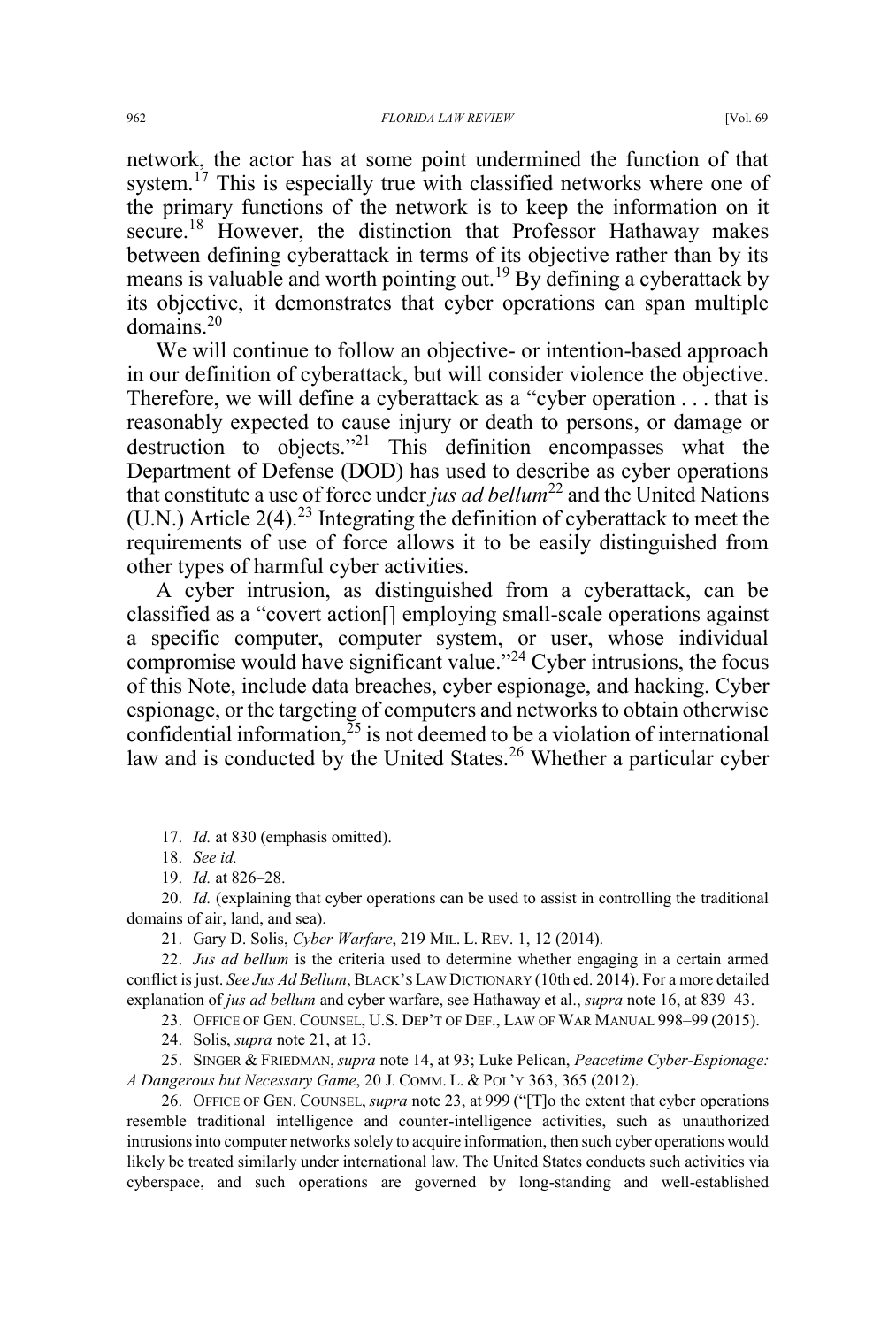intrusion is classified as cyber espionage or something more will be an important determination for developing an appropriate response.

The focus of this Note is on responses that the government should take against a perpetrator of a cyber intrusion and not on the responses that help those affected by the breach.<sup>27</sup> This Note develops a framework for analyzing and responding to breaches against the government and does not address breaches against private institutions.<sup>28</sup> This Note will lay out the decisional framework in three parts. First, it will look at two recent breaches against the government: the hack by the Chinese against the OPM and the public release of U.S. Military service members' personal information by a terrorist hacker.<sup>29</sup> The responses to these two cases illustrate the bookends for the array of responses the government could take.<sup>30</sup> Part II looks at the different factors that should be analyzed in assessing the severity of a breach. Part II begins by discussing the different types of actors and then explores the types of data taken and its potential uses. Part III examines the different responses that the government could take. Lastly this Note concludes by putting together the decisional framework.

considerations, including the possibility that those operations could be interpreted as a hostile act." (footnote omitted)).

27. *See* Joe Davidson, *Months After OPM Hack, 21.5 Million People Are Formally Being Advised, and Offered Help*, WASH. POST, Oct. 2, 2015, at A19 (explaining the actions that OPM was taking to help those potentially affected by the theft of their personal information). *See generally* Jon L. Mills & Kelsey Harclerode, *Privacy, Mass Intrusion, and the Modern Data Breach*, 69 FLA. L. REV. 771 (explaining the various privacy laws and legal options for those affected by data breaches).

28. Although excluding breaches against private institutions, it includes government information held by private institutions. For example, the Chinese government stole classified information regarding the F-35 Joint Strike Fighter aircraft. *China's Cyber-Theft Jet Fighter*, WALL ST. J. (Nov. 12, 2014, 7:32 PM), http://www.wsj.com/articles/chinas-cyber-theft-jetfighter-1415838777. Although the data breach was against Lockheed Martin's information systems and not the U.S. government's, the breach stole U.S. secrets and thus is classified as a data breach against the government. *Id.* However, it will not encompass breaches against private institutions that had government employees' personal information stolen if the private institution had the government employees' information because they were a private consumer. This means that this Note will not discuss the Target or Ashley Madison breaches, even though government employees had their personal information stolen as a result. *See* Cory Bennett, *15,000 Government Emails Revealed in Ashley Madison Leak*, HILL (Aug. 19, 2015, 9:55 AM), http://thehill.com/policy/cybersecurity/251431-ashley-madison-leak-appears-real-includesthousands-of-government-emails (explaining that more than 15,000 of the email accounts revealed belonged to government employees and military members).

29. *See infra* Part I.

30. The Obama administration has not publicly responded to the Chinese for their theft of personal information demonstrating that, although unwise, the government can choose to do nothing. *See* Sanger, *supra* note 8. At the other end of the spectrum, the government used a drone strike against a terrorist who published online service members' personal information. *See* De Freytas-Tamura, *supra* note 1.

 $\overline{a}$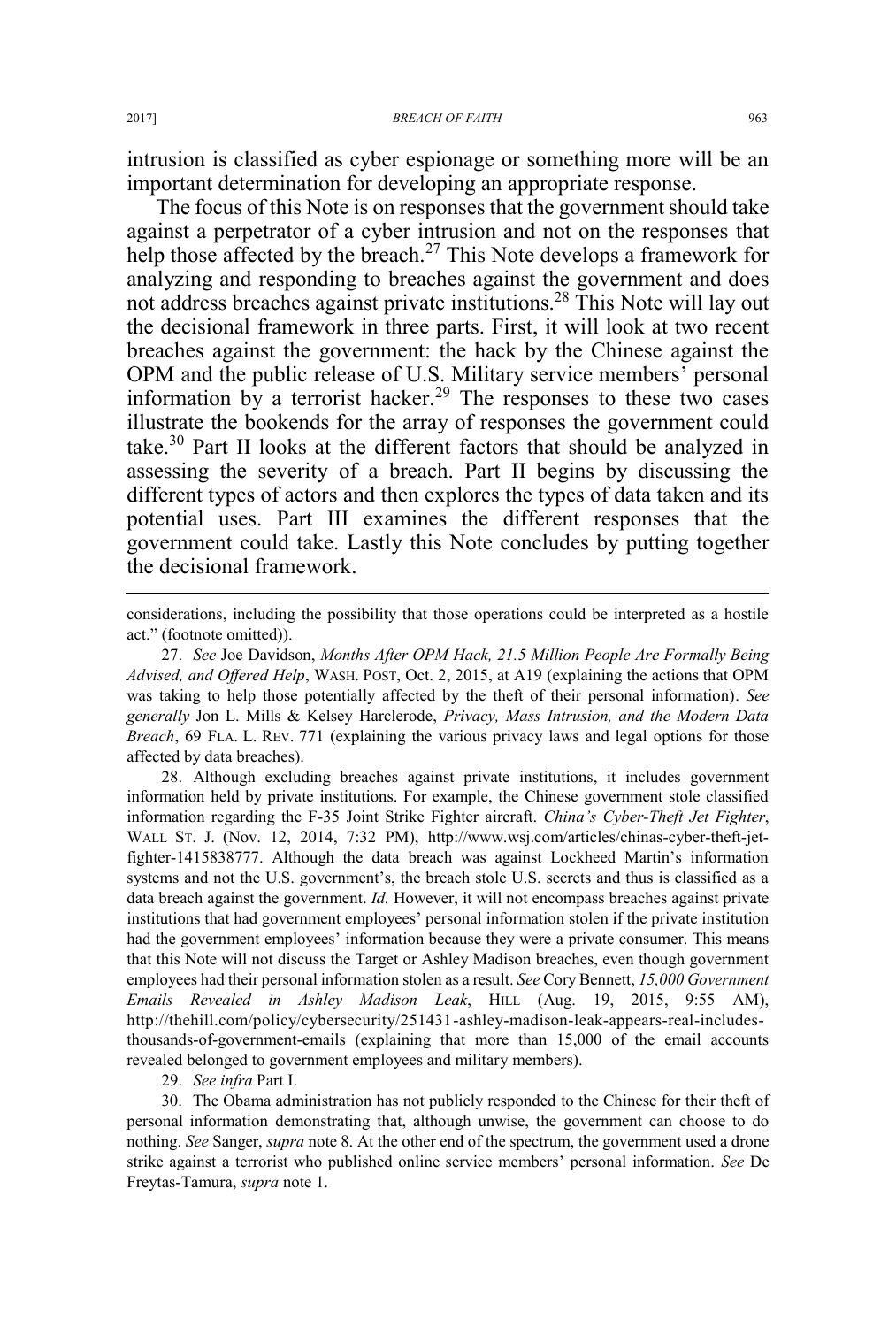#### 964 *FLORIDA LAW REVIEW* [Vol. 69

## I. RECENT CASES

This Part analyzes two recent data breaches against the U.S. government and the actions that the government took in response to those breaches.

#### A. *The Office of Personnel Management Hacks*

On June 4, 2015, OPM released a memorandum stating that sensitive personal information for approximately four million federal employees was stolen from OPM computer systems.<sup>31</sup> Further investigations revealed two separate but related intrusions into OPM computer systems.<sup>32</sup> Those intrusions compromised sensitive information on more than twenty-one million current and former federal employees.<sup>33</sup> The United States government has refused to publicly name a culprit.<sup>34</sup> However, some public officials, such as the Director of National Intelligence James Clapper, have acknowledged that China is responsible.<sup>35</sup> The government has done nothing publicly to respond.<sup>36</sup> The Obama Administration had the difficult task of determining the appropriate response for different types of cyberattacks.<sup>37</sup>

## B. *Daesh Hacking and the Drone-Strike Response*

On August 15, 2015, the terrorist group Daesh, also known as ISIS (Islamic State of Iraq and Syria), ISIL (Islamic State of Iraq and the Levant), or IS (Islamic State),  $38$  released online a second list containing

35. Sanger, *supra* note 8 (quoting James Clapper as saying, "you have to salute the Chinese for what they did").

36. *Id.*

 <sup>31.</sup> News Release, Office of Pers. Mgmt., OPM to Notify Employees of Cybersecurity Incident (June 4, 2015), https://www.opm.gov/news/releases/2015/06/opm-to-notify-employeesof-cybersecurity-incident/.

<sup>32.</sup> *Cybersecurity Incidents: What Happened*,*supra* note 12.

<sup>33.</sup> *Id.*

<sup>34.</sup> Ellen Nakashima, *U.S. Decides Against Publicly Blaming China for Data Hack*, WASH. POST (July 21, 2015), https://www.washingtonpost.com/world/national-security/us-avoidsblaming-china-in-data-theft-seen-as-fair-game-in-espionage/2015/07/21/03779096-2eee-11e5- 8353-1215475949f4\_story.html.

<sup>37.</sup> *See id.*

<sup>38.</sup> I chose to call the group Daesh, which is the acronym created from the group's name in Arabic ("al-Dawla al-Islamiya fil Iraq wa al-Sham"). The terrorist organization does not like being called Daesh because it has negative connotations in Arabic. Faisal Irshaid, *Isis, Isil, IS, or Daesh? One Group, Many Names*, BBC NEWS (Dec. 5, 2015), http://www.bbc.com/news/world-middleeast-27994277. I prefer to not give the organization legitimacy by calling them ISIS, ISIL, or IS, because their goal of establishing an authoritarian Islamic state is based on a perverted form of Islam. *See id.*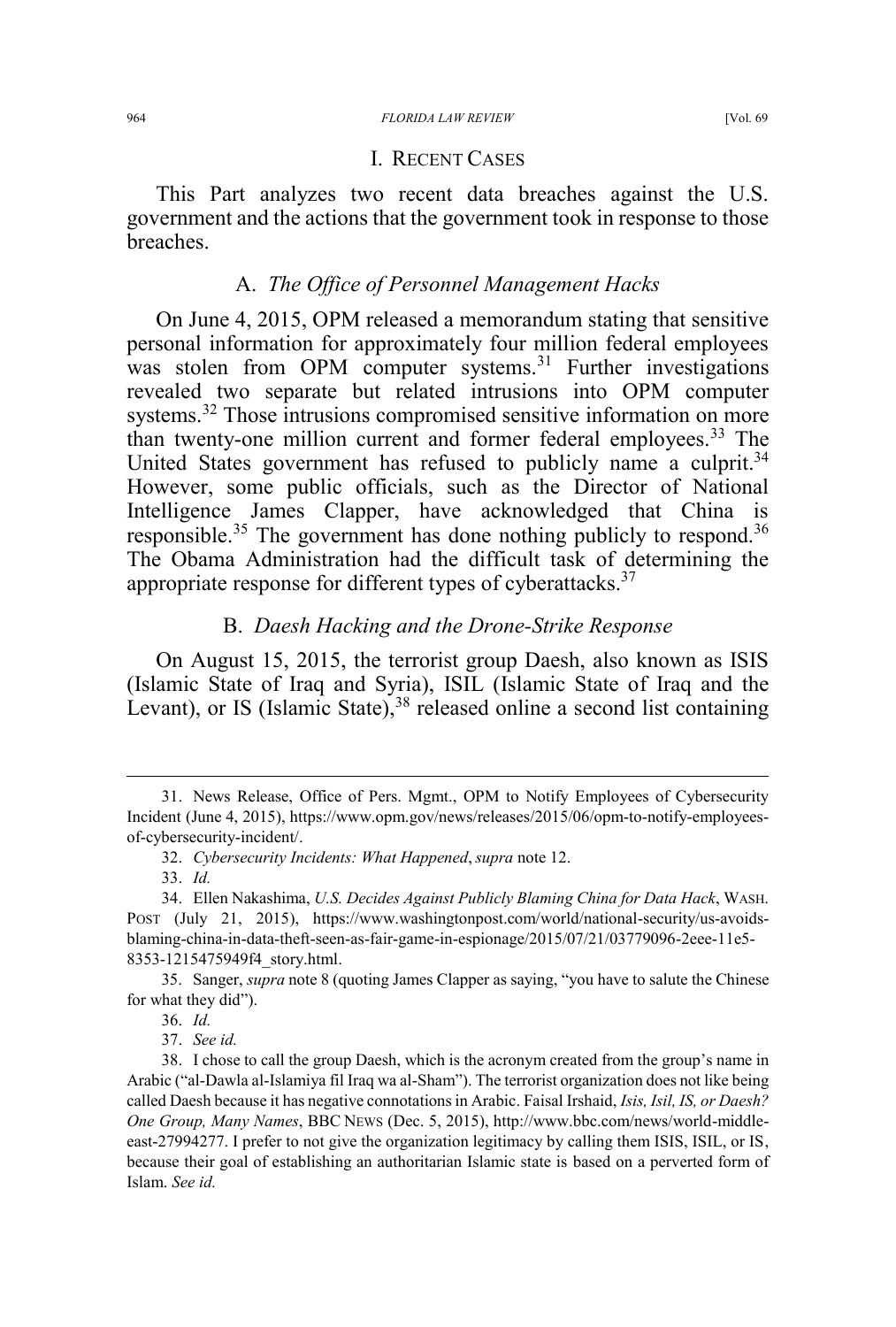military service members' personal information.<sup>39</sup> The list was reportedly distributed by well-known Daesh hacker Junaid Hussain.<sup>40</sup> Hussain, a British citizen, was the leader of a group known as the Cyber Caliphate, which provided online recruiting and hacking for Daesh.<sup> $41$ </sup> Additionally, he took responsibility for hacking into U.S. Central Command's Twitter and YouTube accounts and posting threats against military members.<sup>42</sup> On August 25, 2015, the U.S. Military killed Hussain in a targeted drone strike. $43$  The debate over the legality of using targeted drone strikes is outside the scope of this Note.<sup>44</sup> However, the use of kinetic force, to include drone strikes, is an option for responding to data breaches.

Although there are differences between Hussain's actions and the OPM hack, the responses to each, targeted killing and doing nothing, are extreme opposites and show the lack of any clear government policy for responding to data breaches.<sup>45</sup> The decision matrix introduced in this Note is a starting point to rectify this lack of policy.

### II. DECIDING WHAT TO DO MADE EASY—A DECISION MATRIX

The decision matrix introduced below should be used by government decision makers to determine the appropriate response to data breaches. Doing so will limit the indecisiveness and confusion expressed by the Obama administration.<sup>46</sup> The decision matrix, depicted in Figure 1, intersects actors of the breach with the severity of the information stolen. The "actors" are listed along the Y-axis and the "severity of the information stolen" is listed along the X-axis. The inside boxes list Roman Numerals that correspond to the appropriate response options based upon the two factors associated with the breach. The factors and responses are analyzed in Parts III and IV, respectively, but it is important to introduce the decision matrix beforehand to provide context.

Once the government obtains the appropriate information, using the decision matrix is easy. The first step is to identify the actor and determine to which Y-axis classification they belong.<sup>47</sup> The next step is

 <sup>39.</sup> *ISIS Claims to Release Another U.S. Military "Hit List*,*"* CBS NEWS (Aug. 12, 2015, 1:38 PM) [hereinafter CBS NEWS], http://www.cbsnews.com/news/isis-claims-to-releaseanother-us-military-hit-list/.

<sup>40.</sup> *Id.*; *see also* De Freytas-Tamura, *supra* note 1.

<sup>41.</sup> *See* De Freytas-Tamura, *supra* note 1.

<sup>42.</sup> Dan Lamothe, *Islamic State Loyalists Hack U.S. Military Social Media*, WASH. POST, Jan. 13, 2015, at A01.

<sup>43.</sup> De Freytas-Tamura, *supra* note 1.

<sup>44.</sup> *See generally* Oren Gross, *The New Way of War: Is There a Duty to Use Drones?*, 67 FLA. L. REV. 1, 25–30 (2015).

<sup>45.</sup> *See* De Freytas-Tamura, *supra* note 1; Sanger, *supra* note 8.

<sup>46.</sup> *See* Sanger, *supra* note 8.

<sup>47.</sup> *See infra* Part III (explaining the different classifications of actors who conduct data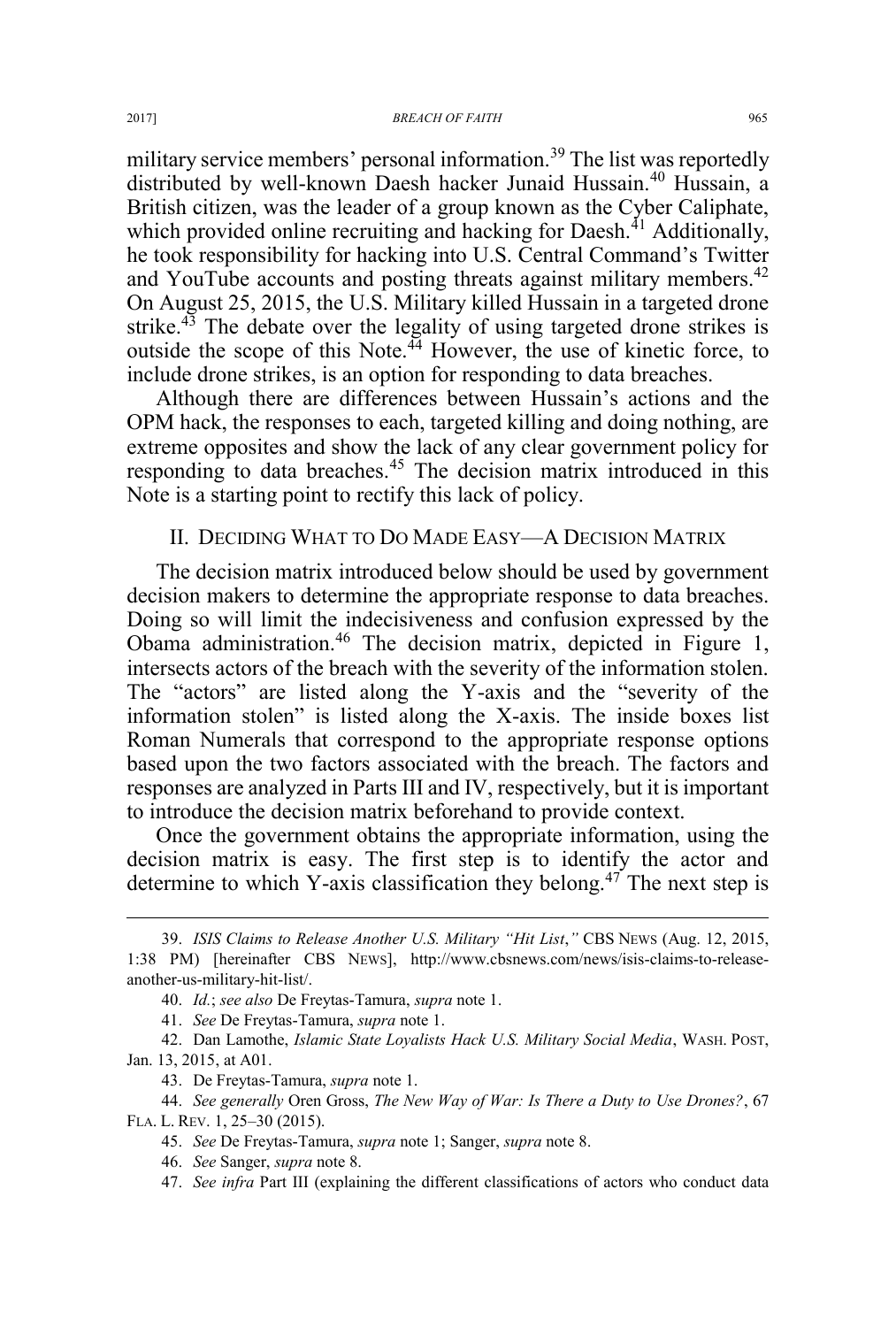966 *FLORIDA LAW REVIEW* [Vol. 69

to determine the severity of the breach. The severity, which is rated from insignificant to extreme, is determined through the totality of the circumstances—focusing on the information stolen and the potential uses of that information.<sup>48</sup> The box where the actor and severity level intersect contains the appropriate types of responses that can be taken. The types of potential responses, as described below, often encompass many different actions the government could take and should be scrutinized with the specifics of the actor and breach.

|       |                                | <b>Severity of Information Taken</b> |                               |                                        |                                                        |                                                           |  |
|-------|--------------------------------|--------------------------------------|-------------------------------|----------------------------------------|--------------------------------------------------------|-----------------------------------------------------------|--|
|       |                                | Insignificant                        | Negligible                    | Moderate                               | <b>Extensive</b>                                       | <b>Extreme</b>                                            |  |
| Actor | <b>Terrorist</b>               | II. or VI.                           | II., IV., & V. II., IV., & V. |                                        | $\vert$ I., II., IV., & I., II., IV., &<br>$V_{\odot}$ | V.                                                        |  |
|       | <b>State Actor III. or VI.</b> |                                      | III.                          | II. or III. or IV. II., III., $\&$ IV. |                                                        | $\overline{\overline{\mathrm{L, II., III., \&}}}\$<br>IV. |  |
|       | Criminal<br><b>Groups</b>      | V. or VI.                            | V.                            | $V_{\cdot}$                            | $V_{\cdot}$                                            | $\Pi$ . & V.                                              |  |
|       | <b>Hacktivist</b> V. or VI.    |                                      | $V_{.}$                       | V.                                     | $V_{+}$                                                | II. $&\overline{V}$ .                                     |  |

Figure 1

Recommended Actions

- I. Kinetic Action
- II. Retaliatory Countermeasures
- III. Diplomatic Action
- IV. Economic Sanctions
- V. Criminal Prosecution

 $\overline{a}$ 

breaches against the United States).

<sup>48.</sup> *See infra* Part IV (explaining the different types of information stolen and how to determine its severity level).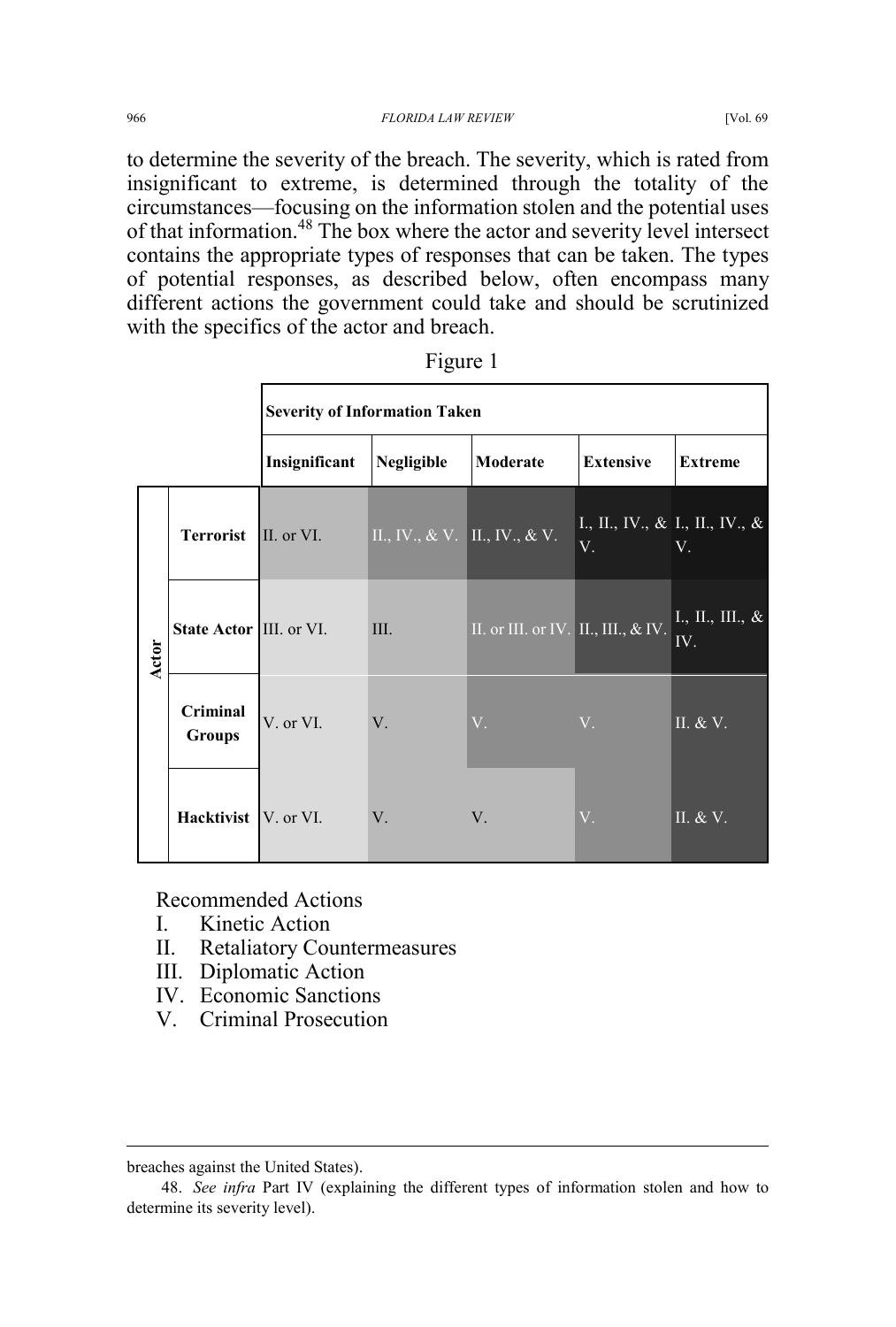### III. FACTORS FOR ANALYZING THE SEVERITY OF A BREACH

This Part begins by looking at the different types of actors who commit data breaches. Next, this Part analyzes the types of data that can be taken from a data breach and the potential uses for that data. This information is then used to assign a severity level to the breach. The severity level is based on assessing the totality of the circumstances for each factor. Once a severity level has been assigned, the potential responses that correlate with that level can be chosen.

#### A. *Actors*

The first factor to analyze in determining the severity of the intrusion is the actor. This information will not always be readily available as attribution is extremely difficult in cyber operations.<sup>49</sup> This is so because it is easy for hackers to mask where they are, what their nationality is, and what organization they represent.<sup>50</sup> If an actor can be identified, the actor can be classified into one of two main groups: state or non-state actor. Determining whether a known perpetrator of a cyber intrusion is a state actor is relatively straightforward—was the perpetrator of the attack acting on behalf of a state government? Non-state actors encompass many different types of groups including individuals, terrorist organizations, belligerents,<sup>51</sup> and others. The Government Accountability Office (GAO), which reports on cybersecurity for Congress, defines the types of attackers by their motive rather than by their means.<sup>52</sup> The GAO breaks up actors into six different categories: bot-network operators, criminal groups, hackers/hacktivists, insiders, nations, and terrorists.<sup>53</sup> Although each group is defined by motive, the groups are not mutually exclusive.<sup>54</sup> This Note will focus on state actors, terrorists, criminal groups, and hacktivists. We will not look at bot-network operators nor insiders because they fit within the other groups.<sup>55</sup>

54. *See id.*

 <sup>49.</sup> *See* SINGER & FRIEDMAN, *supra* note 14, at 73–74 (explaining that it is easy to obscure where a cyber operation originated from, thus making it very difficult to determine who is responsible).

<sup>50.</sup> *Id.*

<sup>51.</sup> *See* OFFICE OF GEN. COUNSEL, *supra* note 23, at 102–06 (describing the different types of belligerents and their qualifications).

<sup>52.</sup> *See* U.S. GOV'T ACCOUNTABILITY OFF., GAO-15-758T, INFORMATION SECURITY: CYBER THREATS AND DATA BREACHES ILLUSTRATE NEED FOR STRONGER CONTROLS ACROSS FEDERAL AGENCIES 4 (2015).

<sup>53.</sup> *Id.*

<sup>55.</sup> *See id.* The GAO defines a bot-network operator as someone who uses a network of remotely controlled systems to coordinate attacks. *Id.* However, bot-net operation is more a method of hacking than a type of actor. Terrorists, hacktivists, state actors, or criminals could all use bot-networks to conduct their attacks and therefore there is no need for the distinction in this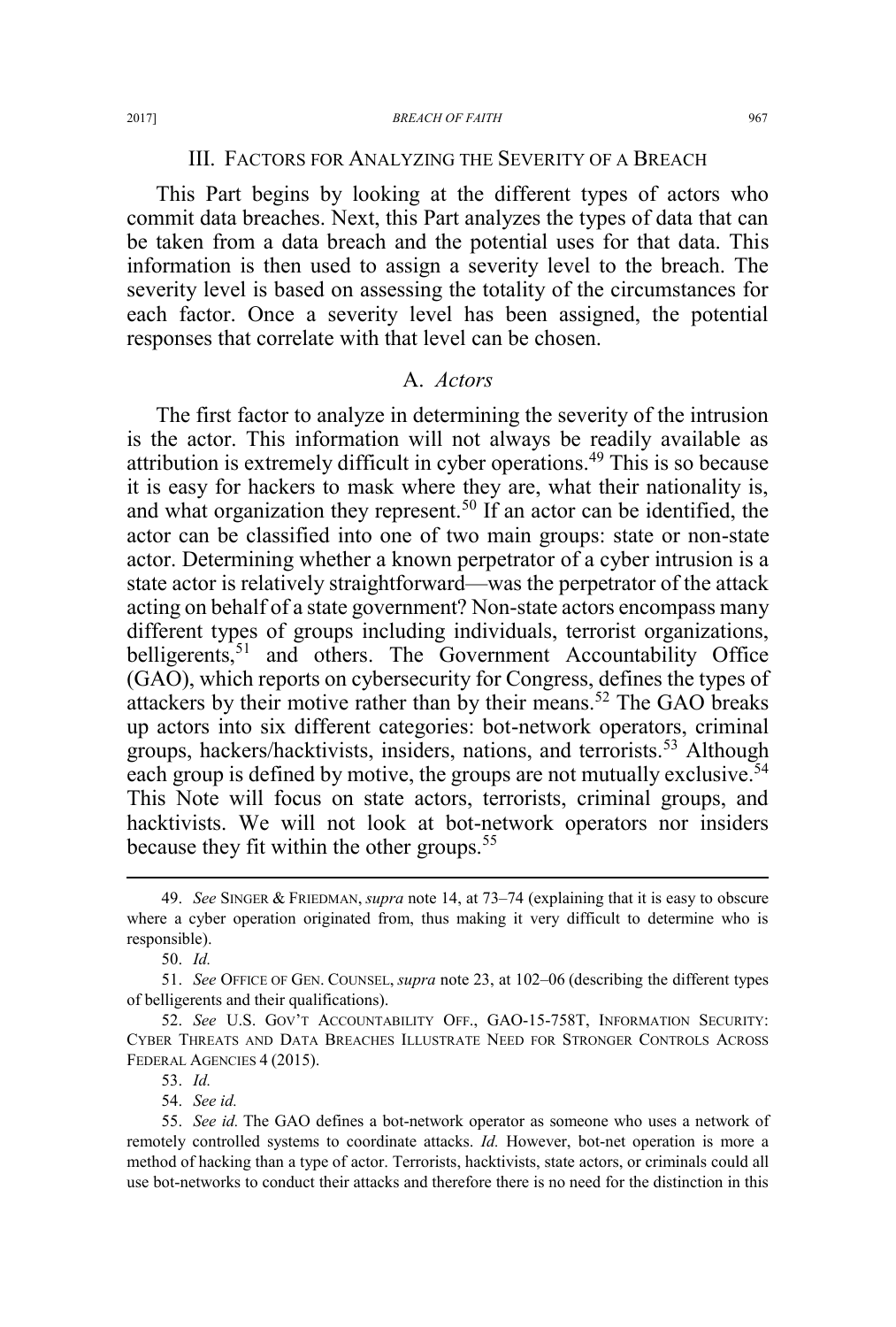#### 968 *FLORIDA LAW REVIEW* [Vol. 69

Classifying the actor is important because different classes of actors should receive different types of treatment based on the information stolen and its potential uses. This is evident through the two examples provided earlier.<sup>56</sup> When Hussain, a terrorist, stole personal information of military members, he was sought out and killed in a drone strike.<sup>57</sup> Alternatively, when the Chinese government stole personal information of federal employees, many of whom were military members, there was no official response.<sup>58</sup> This distinction is also important because the government should be far less likely to respond with kinetic force against a state actor than a non-state actor.

#### 1. State Actors

State actors primarily use cyber intrusions for espionage.<sup>59</sup> However, some advanced nations such as China and Russia are developing sophisticated information warfare "doctrine, programs, and capabilities," which would allow them to use cyber weapons to disrupt and destroy vital assets.<sup>60</sup> Cyber espionage by state actors has a major distinction from traditional espionage in that traditional espionage usually required someone to be put in harm's way—such as a spy or surveillance aircraft.<sup>61</sup> In contrast, cyber espionage can be conducted from the relative safety of the spy's own home millions of miles away.<sup>62</sup> This ability to spy from safety, combined with the attribution problem,<sup>63</sup> decreases the deterrent factor of being caught.<sup>64</sup> Although China<sup>65</sup> and Russia<sup>66</sup> have received most of the criticism for cyber espionage, many countries have the ability

- 56. *See supra* Part I (discussing recent hacks against the government).
	- 57. De Freytas-Tamura, *supra* note 1.
	- 58. Sanger, *supra* note 8.
	- 59. *See* Pelican, *supra* note 25, at 365.
	- 60. U.S. GOV'T ACCOUNTABILITY OFF., *supra* note 52, at 4.
	- 61. Pelican, *supra* note 25, at 384.
	- 62. *See id.*

 $\overline{a}$ 

63. *See* SINGER & FRIEDMAN, *supra* note 14, at 73–74.

Note. *Id.* Similarly, insiders reveal more about the "how" than the "who." *Id.* To further explain, any insider who uses the information would be classified as a criminal, terrorist, hacktivist, or spy depending on how they use the information, and thus there is again no need for the distinction. *Id.*

<sup>64.</sup> *See* Pelican, *supra* note 25, at 384 (explaining that the risk of harm to the spy or host state is minimal if they are discovered because they are operating from a foreign country).

<sup>65.</sup> *See* Paul Eckert & Daniel Magnowski, *Kissinger, Huntsman: U.S., China Need Cyber Détente*, REUTERS (June 14, 2011, 2:48 AM), http://www.reuters.com/article/2011/06/15/uschina-kissinger-cyber-idUSTRE75D62Q20110615.

<sup>66.</sup> *See* Tom Vanden Brook & Michael Winter, *Hackers Penetrated Pentagon Email*, USA TODAY (Aug. 7, 2015, 12:19 PM), http://www.usatoday.com/story/news/nation/2015/08/06/ russia-reportedly-hacks-pentagon-email-system/31228625/ (blaming Russia for taking down the Joint Chiefs of Staff's unclassified network for two weeks).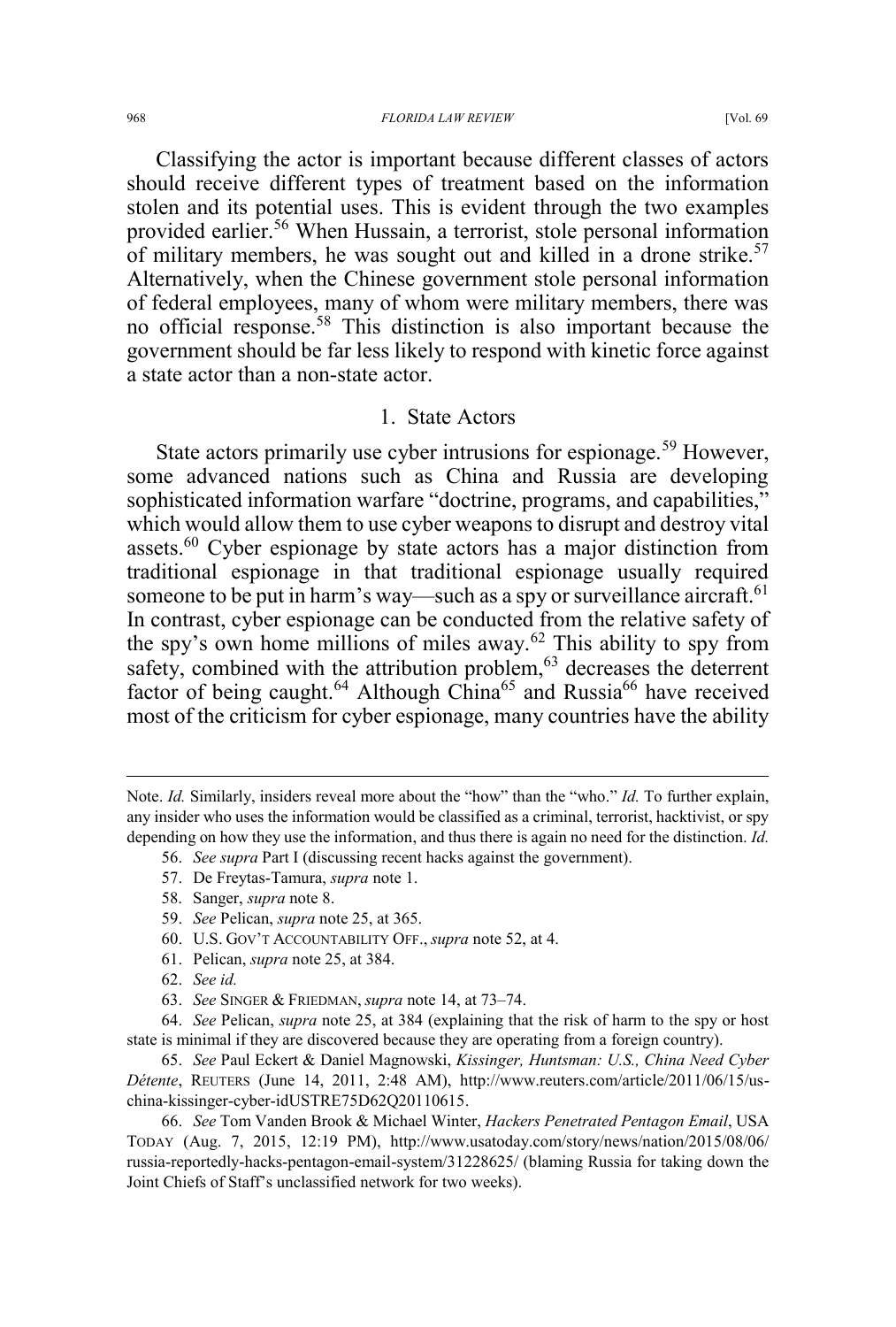to, and do, conduct cyber espionage.<sup>67</sup> Cyber intrusions by state actors are difficult to respond to because of the complex nature of relationships among countries, especially if the intrusion was against a friendly nation.<sup>68</sup>

## 2. Terrorists

A second category of actor is terrorists. Terrorists are individuals or groups who use violence, or the threat of violence, to intimidate civilian populations, influence government policy through coercion, or alter government conduct.<sup>69</sup> It is important to note that to be classified as a terrorist, one must use or threaten to use violence.<sup>70</sup> Therefore, someone cannot be classified as a terrorist simply by conducting data breaches, even if their aims are similar to terrorists. Thus, data breaches are simply a tool used by terrorists to help them in their objectives of mass civilian panic, political manipulation, and governmental disruption.<sup>71</sup>

Terrorists often use cyber intrusions to generate funds,  $72$  recruit individuals to their cause, damage public morale, or threaten national security.<sup>73</sup> Terrorist organizations steal personal data from individuals and sell that information or use it fraudulently to acquire funds.<sup>74</sup> Additionally, terrorists can use stolen identities to access government facilities, avoid detection, or purchase dangerous supplies such as firearms.<sup>75</sup> Recently, terrorist cyber breaches against the U.S.

- 70. *See* 18 U.S.C. § 2331.
- 71. *See id.*

 <sup>67.</sup> S*ee* Siobhan Gorman, *Navy Hacking Blamed on Iran Tied to H-P Contract*, WALL ST. J. (Mar. 6, 2014, 7:24 PM), http://www.wsj.com/articles/SB100014240527023047328045794 23611224344876 (discussing an Iranian hack of a Navy and Marine Corps unclassified network); *see also* OFFICE OF GEN. COUNSEL, *supra* note 23, at 999.

<sup>68.</sup> *See* Eyder Peralta, *Germany Closes Probe into Alleged U.S. Hacking of Merkel's Phone*, NPR (June 12, 2015), http://www.npr.org/sections/thetwo-way/2015/06/12/413866194/germanycloses-probe-into-alleged-u-s-hacking-of-merkels-phone (explaining that the "allegations and probe strained the relations between the two allies").

<sup>69. 18</sup> U.S.C. § 2331 (2012); *Terrorist*, BLACK'S LAW DICTIONARY (10th ed. 2014).

<sup>72.</sup> CATHERINE A. THEOHARY & JOHN ROLLINS, CONG. RESEARCH SERV., R41674, TERRORIST USE OF THE INTERNET: INFORMATION OPERATIONS IN CYBERSPACE 2 (2011) ("Cybercrime has now surpassed international drug trafficking as a terrorist financing enterprise.").

<sup>73.</sup> U.S. GOV'T ACCOUNTABILITY OFF., *supra* note 52, at 4.

<sup>74.</sup> DEMOCRATIC STAFF OF THE HOMELAND SEC. COMM., 109TH CONG., IDENTITY THEFT  $\&$ TERRORISM 9–10 (2005).

<sup>75.</sup> *Id.* (explaining how terrorists have created fake identities using stolen information to remain undetected or to gain access to government facilities).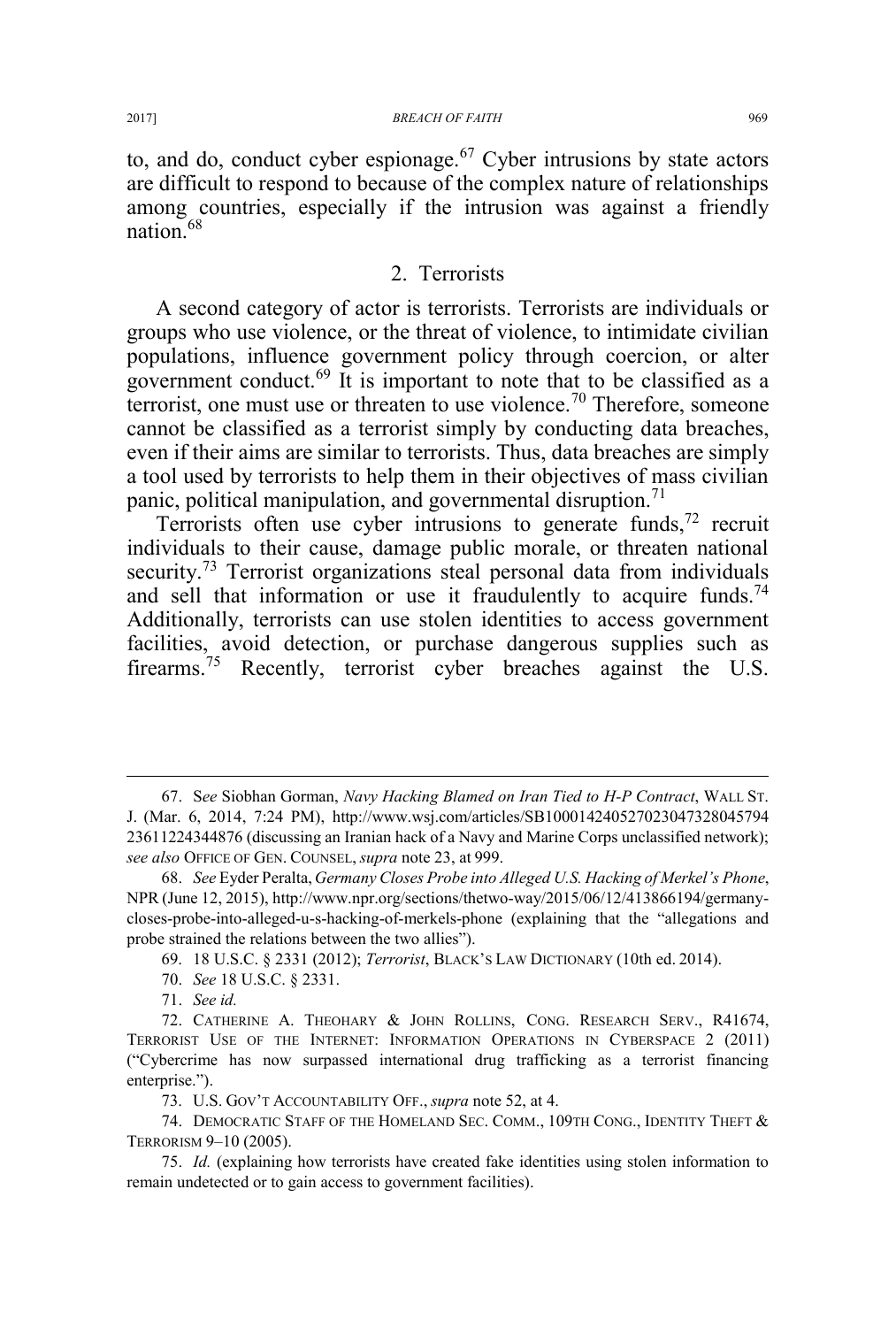government<sup>76</sup> were conducted to damage public morale,<sup>77</sup> demonstrate power, <sup>78</sup> and recruit lone wolf actors to their cause.<sup>79</sup>

# 3. Criminal Groups

Criminal groups are a third type of actor that attempts to breach government data systems.<sup>80</sup> The GAO defines cyber-criminal groups as those who "seek to attack systems for monetary gain."<sup>81</sup> This definition, however, can cross over with other types of actors, particularly state actors and terrorists.<sup>82</sup> Therefore the distinction should be that cybercriminals' ultimate goal is monetary gain, whereas state actors and terrorists have additional objectives. Claims against the Chinese government for trade secret theft from U.S. companies is a prime example of a state actor that attacks computer systems for financial gain.<sup>83</sup> Although cyber criminals are more likely to go after individuals and businesses, ${}^{54}$  they could still steal information from the government for monetary gain. $85$  Just as personally identifiable information (PII) can be

77. *See* Ashley Frantz, *As ISIS Threats Online Persist, Military Families Rethink Online Lives*, CNN (Mar. 23, 2015, 7:00 PM), http://www.cnn.com/2015/03/23/us/online-threat-isis-ustroops/ (quoting military spouses who now fear attacks against them as a result of Daesh posting their names and addresses online).

78*. See* Jenny Vaughan, *US Marine Corps Urges 'Vigilance' After Online Islamist Threat*, YAHOO! NEWS (Mar. 22, 2015, 9:26 AM), http://news.yahoo.com/us-marine-corps-urgesvigilance-hacking-threat-103621598.html (quoting NATO Commander Phillip Breedlove calling the hacks an attempt by the organization to detract attention away from their recent military defeats).

79. Pamela Brown & Jim Sciutto, *FBI Warns Military of ISIS Threat*, CNN (Dec. 1, 2014 8:30 PM), http://www.cnn.com/2014/12/01/politics/fbi-warns-military-of-isis-threat/ ("The FBI issued a warning Sunday to members of the U.S. military that ISIS is calling for attacks against them, according to a law enforcement source, saying that 'overseas based individuals are looking for like-minded individuals in the U.S. to carry out these attacks.'").

80. U.S. GOV'T ACCOUNTABILITY OFF., *supra* note 52, at 4.

81. *Id.*

82. *See id.*

83. *See* Indictment at 1–2, United States v. Dong, No. 14-118 (W.D. Pa. May 1, 2014); Press Release, U.S. Dep't of Justice, U.S. Charges Five Chinese Military Hackers for Cyber Espionage Against U.S. Corporations and a Labor Organization for Commercial Advantage (May 19, 2014), http://www.justice.gov/opa/pr/us-charges-five-chinese-military-hackers-cyberespionage-against-us-corporations-and-labor.

84. *See* CTR. FOR STRATEGIC & INT'L STUDIES, NET LOSSES: ESTIMATING THE GLOBAL COST OF CYBERCRIME 13 (2014)("This means that the lost revenues from the theft of IP through hacking could be almost as much as the value of legitimate IP transactions.").

85. If the OPM hack was conducted by a non-state actor whose goal was to steal the identity of the individuals whose information was taken, then that would be cybercrime against the government, because the information was still stolen from the government. *See* Dave Lee, *Chinese Man Pleads Guilty to US Military Hack*, BBC (Mar. 23, 2016), http://www.bbc.com/ news/technology-35888106.

 <sup>76.</sup> *See* CBS NEWS, *supra* note 39.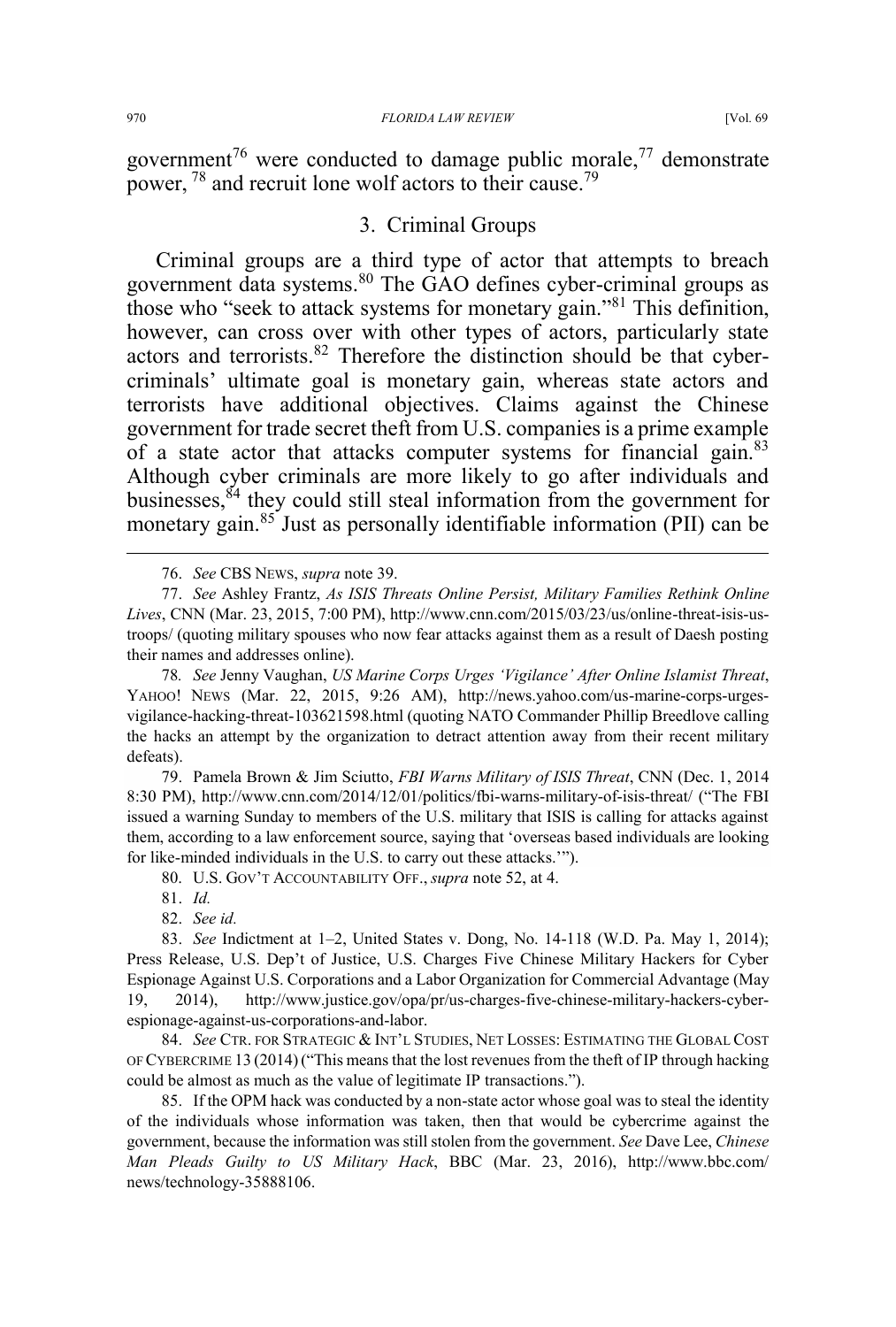stolen from individuals or businesses and used for identity theft, the government is also susceptible to this threat from criminal groups.<sup>86</sup>

### 4. Hacktivists

Hacktivists are another category of actor that can be used in developing a response to a data breach against the government. Hackers illegally access networks "for the challenge, revenge, stalking, or monetary gain."<sup>87</sup> Hacktivism "involves the use of technology hacking mechanisms . . . to effect particular political and/or social change."88 Although hacktivists seek political change, they are different from terrorists because they do not use violence to achieve their objectives. Hacktivists have mixed support often based on their mixed motives.<sup>89</sup> The most notable hacking group is Anonymous, a loosely connected group that conducts cyberattacks for various political and social causes.<sup>90</sup> Hacktivists often attack government computers through distributed denial of service  $(DDoS)^{91}$  attacks, in order to send a political message.<sup>92</sup> Data breaches against the government by hacktivists have been in the news in the wake of the leaks by Bradley (now Chelsea) Manning and National Security Agency (NSA) contractor Edward Snowden.<sup>93</sup> Although both Manning and Snowden have been charged with crimes, <sup>94</sup> I have chosen

89. *See id.* at 303–04.

90. *See id.* Anonymous has supported many different social and political causes since its founding in 2003. *Id.* However, recently Anonymous and its offshoot, GhostSec, have begun waging a cyberwar against ISIS by attacking its social media accounts and websites. *See* Katie Rogers, *Anonymous Hackers Fight ISIS but Reactions Are Mixed*, N.Y. TIMES (Nov. 25, 2015), https://www.nytimes.com/2015/11/26/world/europe/anonymous-hackers-fight-isis-but-reactions -are-mixed.html.

91. A DDoS attack is when a hacker uses multiple computers under their control to send traffic to a server at a rate faster than the server can handle the traffic, thus denying service to the server's intended customers. *DDOS*, NEWTON'S TELECOM DICTIONARY 349 (25th ed. 2009); *Denial of Service Attack*, NEWTON'S TELECOM DICTIONARY, *supra*, at 357.

92. *See* Solis, *supra* note 21, at 36–37 ("[A] small group of individuals located in California, launched a pre-announced distributed-denial-of-service program against a Pentagon website . . . as a virtual sit-in.").

93. *See* David D. Cole, *Assessing the Leakers: Criminals or Heroes?*, 8 J. NAT'L SECURITY L. & POL'Y 107, 107 (2015).

94. *See* Complaint at 1, United States v. Snowden, No. 1:13-CR-265 (E.D. Va. June 14, 2013); Charlie Savage & Emmarie Huetteman, *Manning Sentenced to 35 Years for a Pivotal Leak of U.S. Files*, N.Y. TIMES (Aug. 21, 2013), http://www.nytimes.com/2013/08/22/us/manningsentenced-for-leaking-government-secrets.html.

 <sup>86.</sup> *See* News Release, Office of Pers. Mgmt., *supra* note 31 (explaining that individuals whose personal information was stolen would receive free credit monitoring and identity-theft protection).

<sup>87.</sup> U.S. GOV'T ACCOUNTABILITY OFF., *supra* note 52, at 4.

<sup>88.</sup> Xiang Li, Note, *Hacktivism and the First Amendment: Drawing the Line Between Cyber Protests and Crime*, 27 HARV. J.L. & TECH. 301, 302 (2013).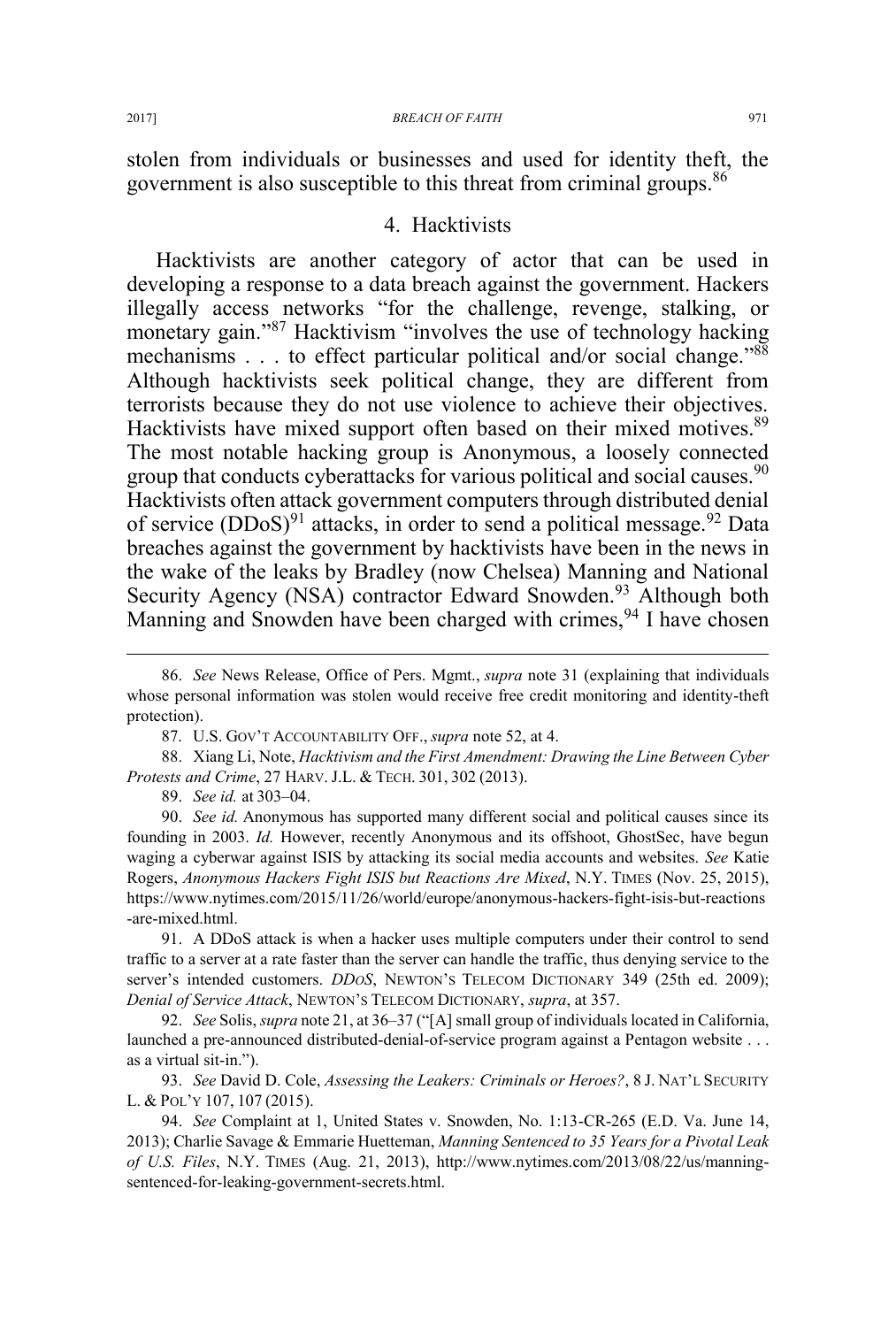to label them as hacktivists because of their motive—to release information to the public in order to disclose what they believed to be immoral or illegal activities by the U.S. government.<sup>95</sup>

## B. *Information Taken and Its Potential Uses*

The next factor to analyze when developing a response is the information taken and its potential uses, which is necessary to determine the seriousness of the breach and therefore how severe the response should be. A wide range of information could be stolen from the government, from PII<sup>96</sup> to nuclear codes. The uses of the information will also be dependent on the actor who stole the information.<sup>97</sup> As an example, PII stolen from the government by a cybercriminal would likely be used to make money through identity theft,  $\frac{98}{98}$  whereas PII stolen by a terrorist could be used to kill government employees.<sup>99</sup>

Additionally, the government must look at not only who stole the information, but also who could acquire the information. For example, Manning and Snowden both released millions of classified documents.<sup>100</sup> However, the danger is not with Manning or Snowden having the documents but with terrorists or other countries gaining information regarding U.S. security practices.<sup>101</sup>

In addition to items taken directly from the government, items stolen from government contractors should also be considered data breaches against the government warranting a response. One prominent example was the hacking of Lockheed Martin, which resulted in the theft of plans and specifications of the new F-35 aircraft.<sup>102</sup> Data breaches against certain political groups should also be considered as a breach against the government if they have the potential to harm U.S. interests. An example of this would be the hack against the Democratic National Committee, where hacktivists and state actors allegedly attempted to influence U.S.

 <sup>95.</sup> Cole, *supra* note 93, at 108.

<sup>96.</sup> *See* News Release, Office of Pers. Mgmt.,*supra* note 31 (explaining that employees and contractors for the federal government had their PII stolen in a cybersecurity incident).

<sup>97.</sup> *See supra* Section II.A.

<sup>98.</sup> *See supra* note 85 and accompanying text.

<sup>99.</sup> *See* CBS NEWS, *supra* note 39; Frantz, *supra* note 77.

<sup>100.</sup> Cole, *supra* note 93, at 107.

<sup>101.</sup> *See* Jason Leopold, *Official Reports on the Damage Caused by Edward Snowden's Leaks Are Totally Redacted*, VICE: NEWS (Feb. 25, 2015, 12:30 PM), https://news.vice.com/article/official-reports-on-the-damage-caused-by-edward-snowdens-leaks -are-totally-redacted ("Snowden's actions are likely to have lethal consequences for our troops in the field."). The report that Chairman Rogers was basing this statement on was completely redacted for the media except for subheadings. *Id.*

<sup>102.</sup> *China's Cyber-Theft Jet Fighter*, *supra* note 28.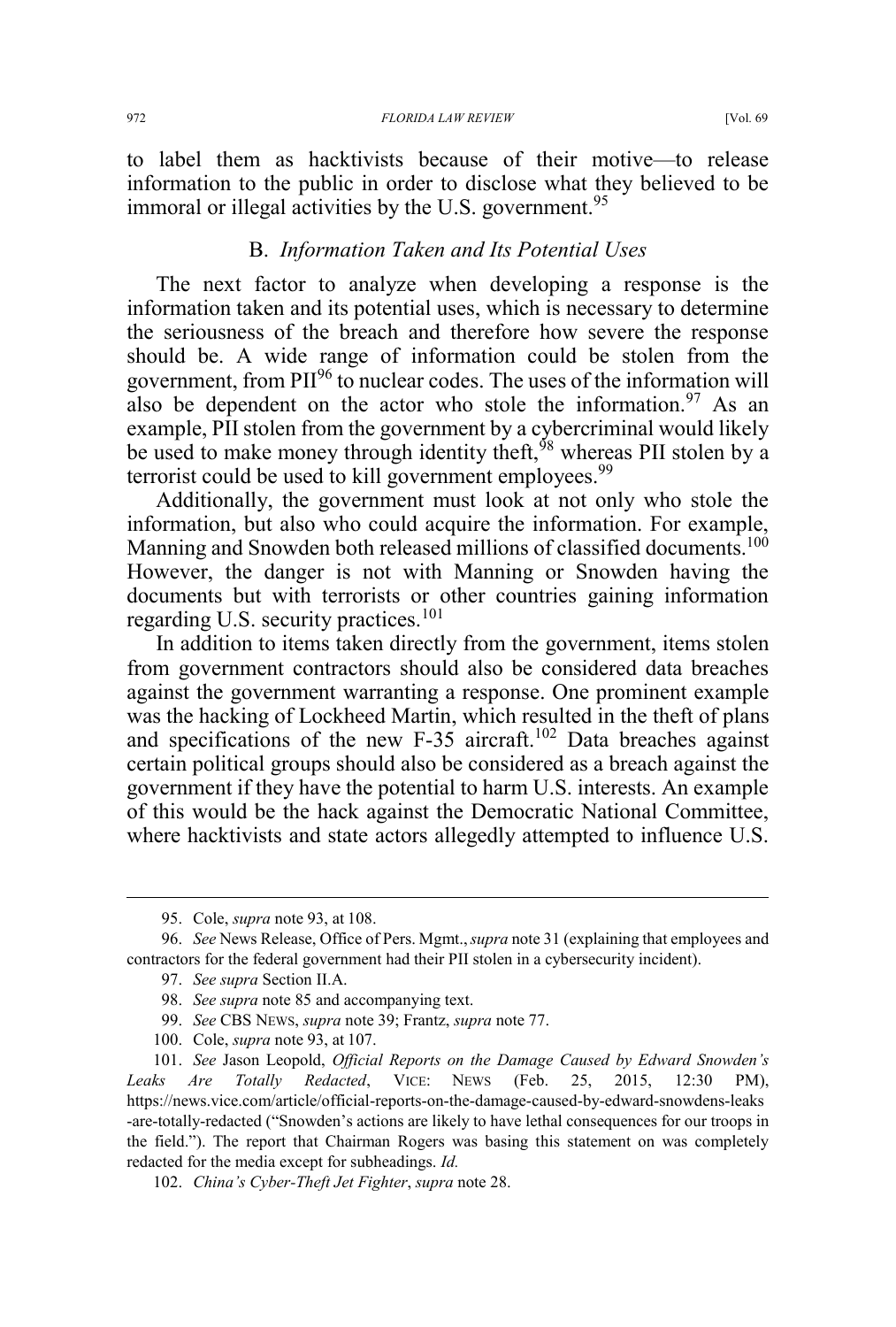#### 2017] *BREACH OF FAITH* 973

elections.103 Thus, the more sensitive the stolen information is, and more harm it could cause, the more severe the response should be. The assessment should be specific to each breach and the circumstances around it. After the fact-specific analysis, the government should rate the severity as insignificant, negligible, moderate, extensive, or extreme.

## IV. POTENTIAL RESPONSES

As stated previously, responses range from kinetic warfare to inaction. These options are themselves at the extremes and should only be used in extraordinary circumstances, even though they seem to be the norm under the current policy—or lack thereof.<sup>104</sup> Other possible responses include criminal prosecution,<sup>105</sup> financial sanctions,<sup>106</sup> diplomatic measures,<sup>107</sup> and counter-breaches.<sup>108</sup> Cybersecurity expert Peter Singer believes the best option for the United States is to build a strong defense.<sup>109</sup> Although having a strong cybersecurity posture is important, it is not a solution for how to respond to cyber intrusions.<sup>110</sup> Cyber defenses are similar to home security: you can have an alarm system, a fence, a dog, and a neighborhood watch, but if someone really wants to break into your home they will still find a way. Instead, having a framework for choosing an

 103. David Sanger & Charlie Savage, *U.S. Says Russia Directed Hacks to Influence Elections*, N.Y. TIMES (Oct. 7, 2016), http://www.nytimes.com/2016/10/08/us/politics/usformally-accuses-russia-of-stealing-dnc-emails.html.

104. *See* Sanger, *supra* note 8 (explaining that the U.S. has deemed they need to respond to China's hack of OPM records, but because of a lack of policy they do not know how or when to do so).

105. *See* Indictment, *supra* note 83, at 1–2 (indicting five Chinese People's Liberation Army hackers for stealing trade secrets from U.S. companies).

106. Carol Morello, *U.S. Sanctions North Korea over Sony Hack*, HOUS. CHRON., Jan. 3, 2015, at A4 (discussing a new Executive Order imposing financial sanctions against North Korea in response to their hacking of Sony).

107*. See* Aaron Burnstein, *Trade Secrecy as an Instrument of National Security? Rethinking the Foundations of Economic Espionage*, 41 ARIZ. ST. L.J. 933, 986–87 (2009) (advocating for countries to openly share information, thus reducing the incentive for cyber espionage); Eckert  $\&$ Magnowski, *supra* note 65 (explaining the need for diplomatic resolution to escalating cyber conflict).

108. *See* Sanger, *supra* note 8.

109. Symposium, *Talking Foreign Policy: A Discussion on Cyber Warfare*, 47 CASE W. RES. J. INT'L L. 319, 322–23 (2015).

110. *See* Ellen Nakashima, *Cyber Chief: Efforts to Deter Attacks Against the U.S. Are Not Working*, WASH. POST (Mar. 19, 2015), https://www.washingtonpost.com/world/nationalsecurity/head-of-cyber-command-us-may-need-to-boost-offensive-cyber-powers/2015/03/19/ 1ad79a34-ce4e-11e4-a2a7-9517a3a70506\_story.html (quoting Admiral Michael Rogers, Commander of U.S. Cyber Command and Director of the National Security Agency, in his testimony to Congress that offensive cyber capabilities need to be improved for a stronger deterrent effect because "a purely defensive, reactive strategy will be both late to need and incredibly resource-intense").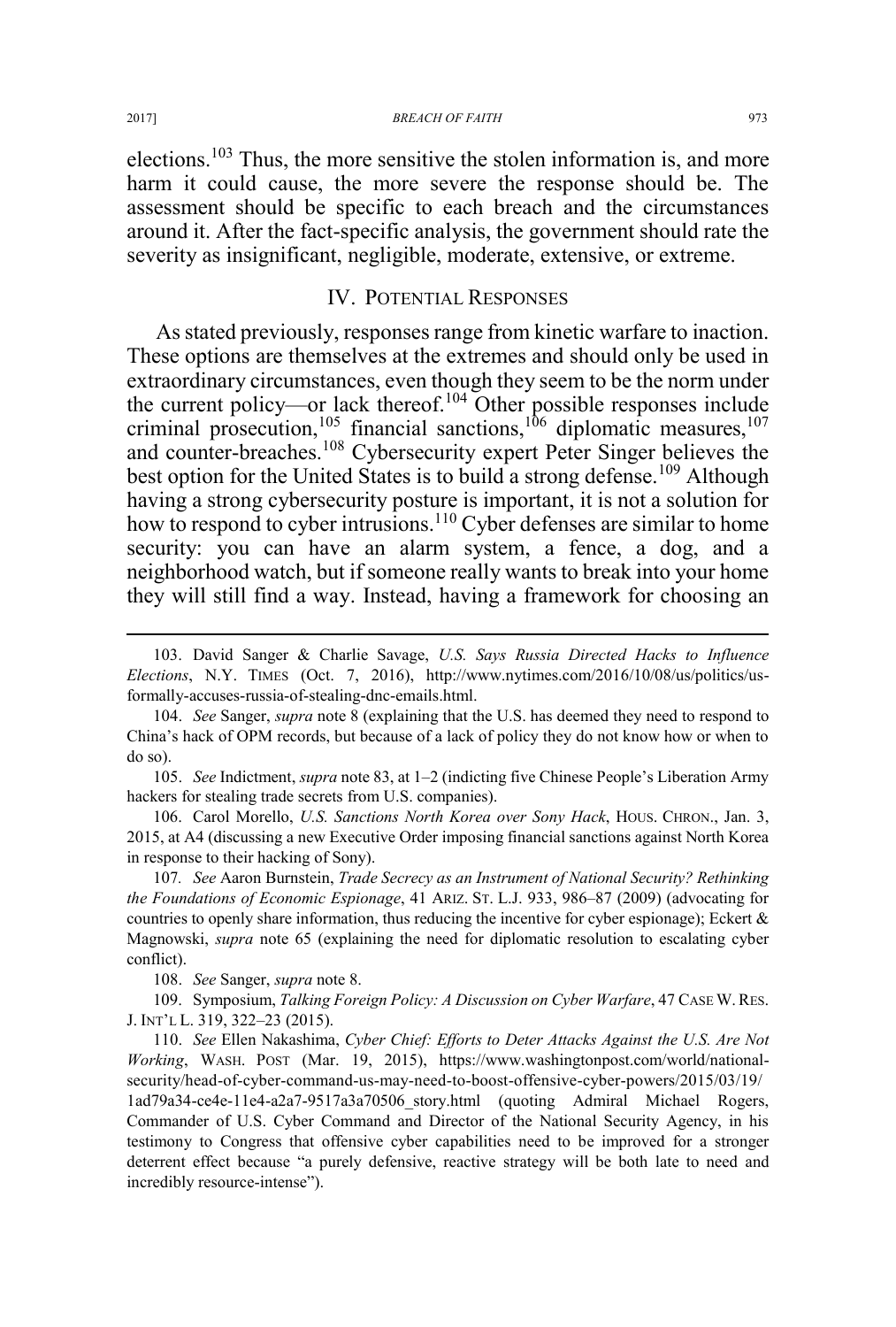appropriate response signals to potential hackers that the United States will respond and take action, creating a deterrent effect.<sup>111</sup>

Certain responses to cyber actions may raise questions regarding their legality under international law as well as their authorization under domestic law.<sup>112</sup> The United Nations Charter Article 2(4) states: "All Members shall refrain in their international relations from the threat or use of force against the territorial integrity or political independence of any state, or in any other manner inconsistent with the purposes of the United Nations."<sup>113</sup> The question then becomes what, if anything, in the cyber realm is the use of force?<sup>114</sup> The DOD Law of War Manual explains the difficulties of this question:

[C]yber operations could be a non-forcible means or method of conducting hostilities (such as information gathering), and would be regulated as such under rules applicable to non-forcible means and methods of warfare. Other cyber operations could be used to create effects that amount to an attack and would be regulated under the rules on conducting attacks. Moreover, another set of challenging issues may arise when considering whether a particular cyber operation might be regarded as a seizure or destruction of enemy property and should be assessed as such.<sup>115</sup>

This description exhibits the difficulty in determining what can be

112. *See generally* Hathaway et al., *supra* note 16, at 841–57 (explaining how cyberattacks fit into the *jus ad bellum* and *jus in bello* frameworks as well as discussing how cyberattacks are governed under non-law of war frameworks); Tyler K. Lowe, *Mapping the Matrix: Defining the Balance Between Executive Action and Legislative Regulation in the New Battlefield of Cyberspace*, 17 SCHOLAR 63, 73–74 (2015) (explaining that Congress has not explicitly authorized cyberwar, but has implicitly authorized Executive Action authority for offensive cyber operations); Matthew C. Waxman, *Cyber-Attacks and the Use of Force: Back to the Future of Article 2(4)*, 36 YALE J. INT'L L. 421, 429 (explaining that how a country defines "force" and "aggression" under the U.N. charter is important in determining the legality of cyberattacks).

113. U.N. Charter art. 2, ¶ 4.

114. Many experts have asked and attempted to answer this question. *See, e.g.*, Hathaway et al., *supra* note 16, at 841–57; Harold Hongju Koh, *International Law in Cyberspace: Remarks as Prepared for Delivery to the USCYBERCOM Inter-Agency Legal Conference* (Sept. 18, 2012), *in* HARV. INT'L L.J. ONLINE, Dec. 2012, at 1, 3–4 ("[C]yber activities that proximately result in death, injury, or significant destruction would likely be viewed as a use of force." (emphasis omitted)); Waxman, *supra* note 112, at 429.

115. OFFICE OF GEN. COUNSEL, *supra* note 23, at 997 (footnotes omitted).

 <sup>111.</sup> *Compare* Sanger, *supra* note 8 ("One of the conclusions we've reached is that we need to be a bit more public about our responses, and one reason is deterrence . . . . We need to disrupt and deter what our adversaries are doing in cyberspace, and that means you need a full range of tools to tailor a response."), *with* Aaron Brantly, *Ambiguous Deterrence*, CYBER DEF. REV. (Jan. 23, 2015), http://www.cyberdefensereview.org/2015/01/23/ambiguous-deterrence/ (confirming claims by high-level officials "that ambiguity of response facilitates deterrence" as accurate).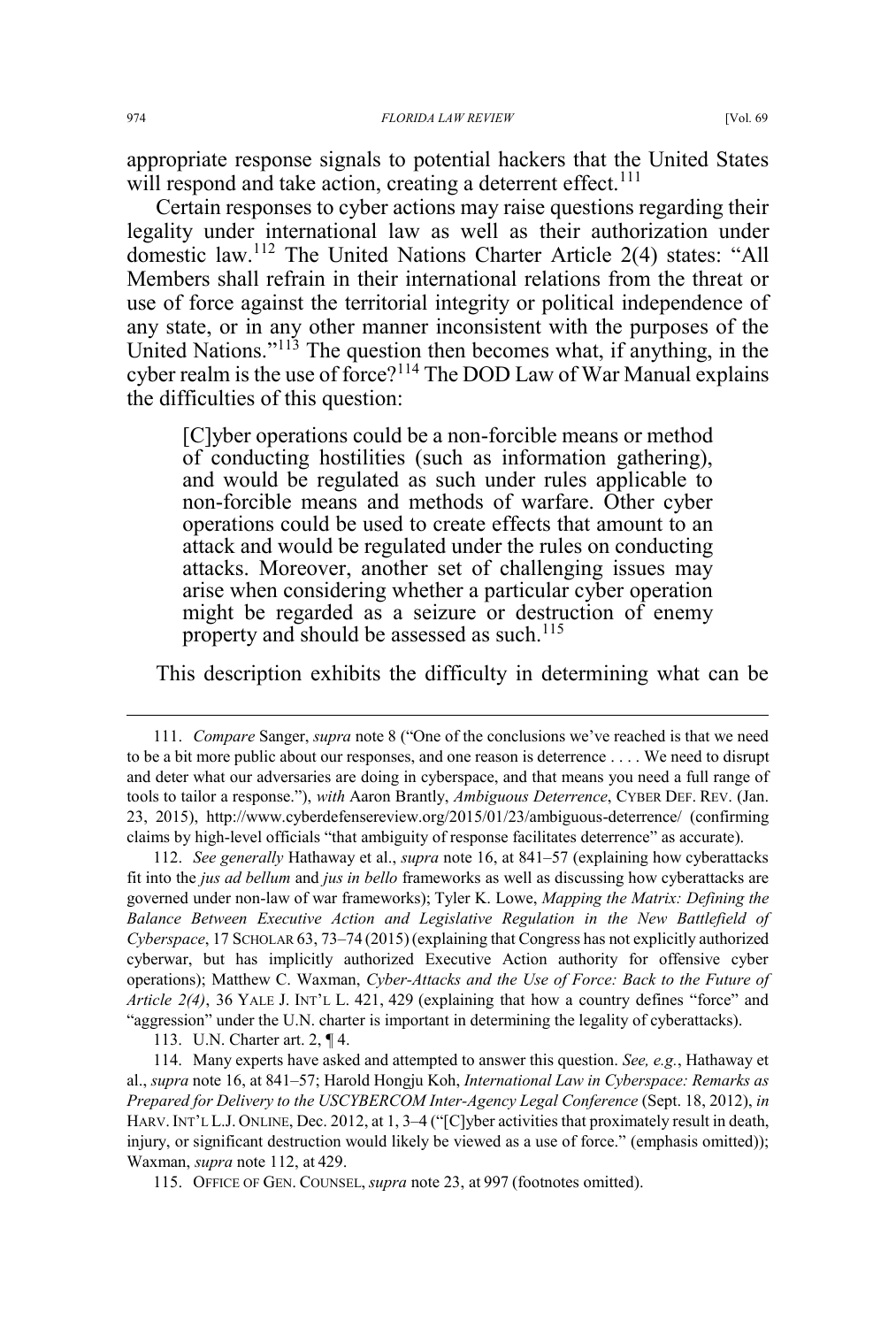classified as the use of force.<sup>116</sup> The easy answer is that cyberattacks that result in death or physical destruction are a clear use of force.<sup>117</sup> However, the difficulty is whether cyber actions that do not rise to the level of physical destruction or death can be classified as a use of force.<sup>118</sup>

Whether a cyber intrusion is classified as a use of force under Article 2(4) is important because it establishes whether a country may respond in self-defense.<sup>119</sup> The U.N. Charter allows any country to defend itself against any armed attack,<sup>120</sup> however there is much debate about what level of force equates to an armed attack.<sup>121</sup> The International Court of Justice has claimed that not all uses of force equate to an armed attack, but instead, "it [is] necessary to distinguish the most grave forms of the use of force (those constituting an armed attack) from other less grave forms."<sup>122</sup> Therefore, classifying a cyber operation as a use of force would not automatically allow a country to respond in self-defense under international law.<sup>123</sup>

Certain responses, excluding kinetic force, would still be available to respond to cyber intrusions that constitute force but do not rise to the level of an armed attack.<sup>124</sup> Therefore, the United States would be able to respond in kind if it were a victim to a cyber intrusion.<sup>125</sup> If the act against the United States was not considered a use of force, then the response in kind would also not be considered a use of force.<sup>126</sup> If the original intrusion was a use of force, then the United States would likely be justified in responding with a similar use of force in the cyber realm.<sup>127</sup>

 <sup>116.</sup> *See* Waxman, *supra* note 112, at 421–22 (providing several hypothetical cyberattack situations that demonstrate the difficulty in determining which could be classified as a use of force under international law).

<sup>117.</sup> Antonia Chayes, *Rethinking Warfare: The Ambiguity of Cyber Attacks*,6HARV. NAT'L SECURITY J. 474, 507 (2015); *see also* Koh, *supra* note 114, at 3–4.

<sup>118.</sup> *See* Hathaway et al., *supra* note 16, at 841–57 ("[T]here may be acts that violate Article 2(4)'s prohibition on the use or threat of force that do not rise to the level of an armed attack, and hence do not trigger the right of self-defense under Article 51.").

<sup>119.</sup> *See* U.N. Charter art. 2, ¶ 4; U.N. Charter art. 51 ("Nothing in the present Charter shall impair the inherent right of individual or collective self-defense if an armed attack occurs against a Member of the United Nations . . . ."). *But see* Hathaway et al., *supra* note 16, at 841–57.

<sup>120.</sup> U.N. Charter art. 51.

<sup>121.</sup> Hathaway et al., *supra* note 16, at 841–57.

<sup>122.</sup> Military and Paramilitary Activities in and Against Nicaragua (Nicar. v. U.S.), Judgment, 1986 I.C.J. Rep. 14, ¶ 191 (June 27).

<sup>123.</sup> *See* U.N. Charter art. 2, ¶ 4; U.N. Charter art. 51; Nicar. v. U.S., 1986 I.C.J. at 191.

<sup>124.</sup> Hathaway et al., *supra* note 16, at 845 & n.109 ("Where they may not resort to defensive force under Article 51 . . . states may be permitted to respond with retorsions or nonforceful countermeasures within carefully proscribed legal limits.").

<sup>125.</sup> *Id.*

<sup>126.</sup> *See* U.N. Charter art. 2, ¶ 4

<sup>127.</sup> *See* Waxman, *supra* note 112, at 434–35.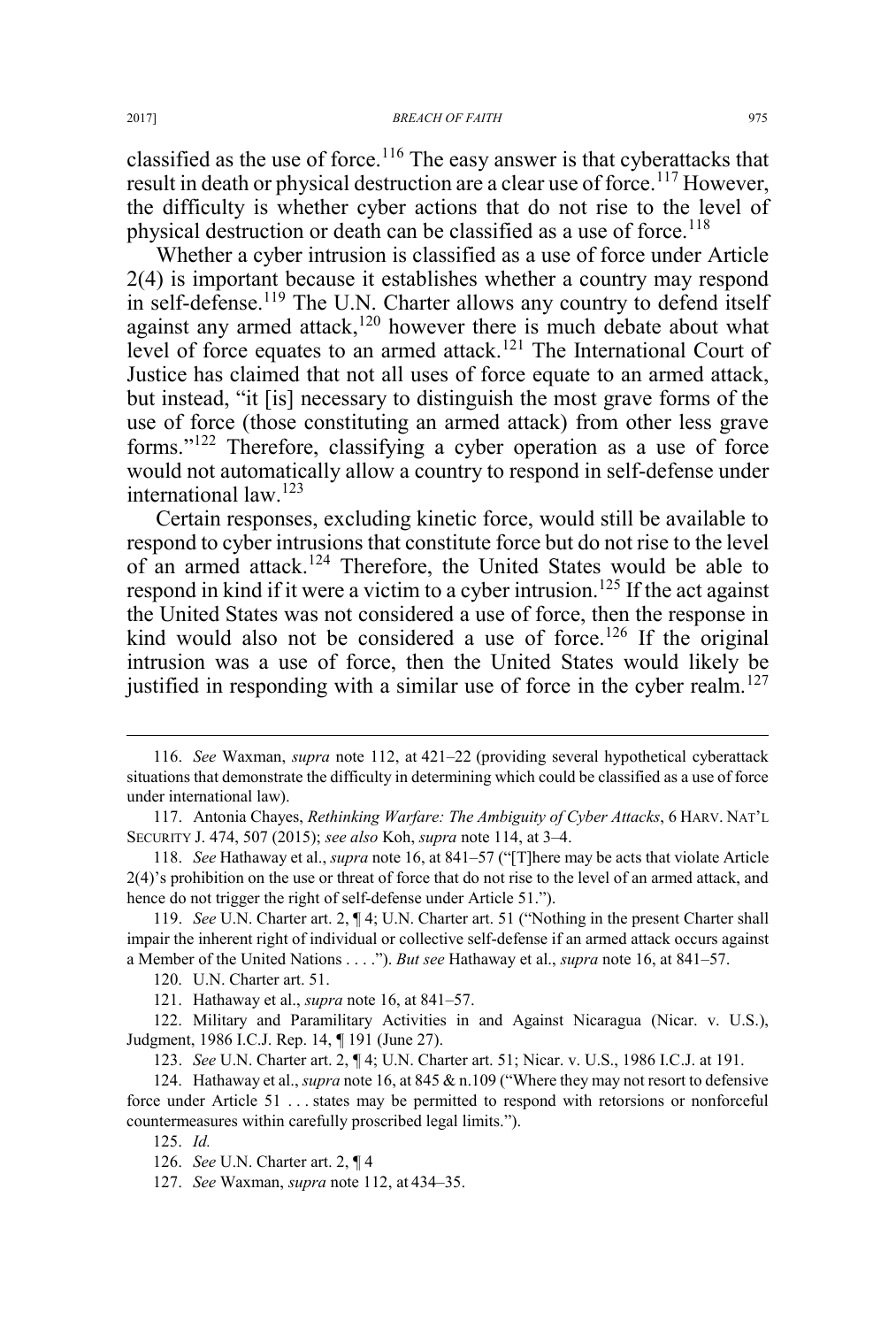From a policy perspective, the U.S. government is likely satisfied with a vague international definition of "force" in the cyber context because it allows them to conduct cyber operations of their own.<sup>128</sup>

Essentially, cyber operations under international law can be broken down into three categories: those that do not classify as the use of force, those that are the use of force but not an armed attack, and those actions that constitute an armed attack.<sup>129</sup> Although there are difficulties in determining whether a certain cyber intrusion should be classified as a use of force or an armed attack, the most effective way to classify such actions is to analogize the results to those of conventional actions.<sup>130</sup> To state it differently:

In order for a [cyber operation] to be considered an armed attack it has to look like one; and the way to tell is by the results of the attack. If the consequences of a [cyber operation] are similar to those that result from an armed attack in its traditional meaning—loss of life or destruction of property, then it is in point of fact an armed attack . . . .131

Using this approach to define when a cyber operation can be considered a use of force continues our theme of using effects- and endstate based definitions.<sup>132</sup>

Even if the United States is authorized under international law to conduct retaliatory cyber operations, there is still the debate about whether Congressional approval is needed.<sup>133</sup> A full discussion on which branch of government has the authority to authorize the use of force is beyond the scope of this Note.<sup>134</sup> Although Congress has not expressly provided any authorization for a cyber use of force, Congress did "recognize[] the ability of the Executive Branch to conduct offensive

 <sup>128.</sup> *Id.* at 435 ("[W]hile very concerned about U.S. vulnerabilities to [] [cyber] activities and eager to prevent them, U.S. planners may be reluctant to draw boundaries too tight, lest those boundaries impede their own ability to infiltrate and extract information from others' systems . . . ."); *see also* OFFICE OF GEN. COUNSEL, *supra* note 23, at 999; Nakashima, *supra* note 110.

<sup>129.</sup> Osnat Davidson, *A Legal Analysis of Computer Network Attacks Under International Law*, 3 ISR. DEF. FORCES L. REV. 70, 75 (2008).

<sup>130.</sup> *Id.* at 81.

<sup>131.</sup> *Id.* at 79–81.

<sup>132.</sup> *See supra* notes 19–20 and accompanying text.

<sup>133.</sup> For a more in-depth look at which branch of government has the power to authorize offensive cyber operations, see Eric Lorber, Comment, *Executive Warmaking Authority and Offensive Cyber Operations: Can Existing Legislation Successfully Constrain Presidential Power?*, 15 U. PA. J. CONST. L. 961, 962–63 (2013).

<sup>134.</sup> *See generally* ERWIN CHEMERINSKY, CONSTITUTIONAL LAW: PRINCIPLES AND POLICY 284–86, 373–76 (3d ed. 2006) (explaining the scope of Congressional and Executive power in the War Powers context).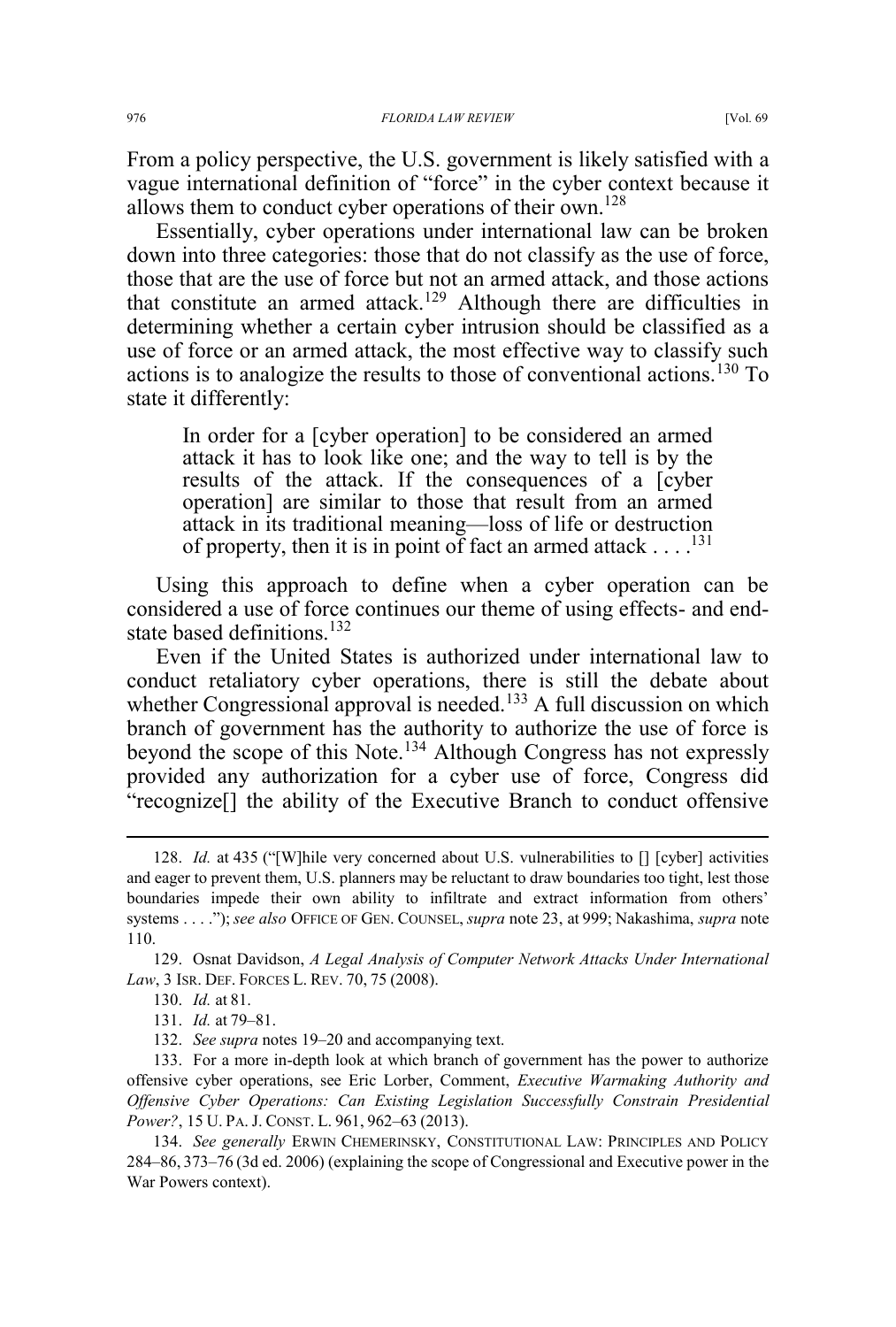cyber warfare . . . . "<sup>135</sup> Therefore, the Executive Branch likely has the power to retaliate to any cyber intrusion taken against it, even if the original act is not classified as a use of force.<sup>136</sup> We will now look at the different options the government could take: criminal prosecutions, financial sanctions, diplomatic measures, retaliatory countermeasures, or kinetic actions.<sup>137</sup>

## A. *Criminal Prosecutions*

Criminal prosecution would only work in limited situations where individual attribution is available and a trial would not implicate U.S. countermeasures.<sup>138</sup> The United States has two primary laws under which it could charge individuals for cyber espionage: the Espionage Act of 1917<sup>139</sup> and the Computer Fraud and Abuse Act (CFAA).<sup>140</sup> The United States has the ability to charge citizens and noncitizens under the Espionage Act of 1917 even if the espionage is committed outside of the United States.<sup>141</sup> Although cyber espionage is not directly referenced in the act, the law's applicability can be inferred through the broad definition of espionage.<sup>142</sup>

The CFAA is even more applicable to these types of actions, as "cyberexploitation was a focus of the act."<sup>143</sup> The CFAA, although originally designed to protect government computers from unauthorized access,<sup>144</sup> makes it a felony to access a computer without authorization, or in excess of authorization, to obtain government information.<sup>145</sup> Although, there has never been any ruling on whether the CFAA could

139. Pub. L. No. 65-24, 40 Stat. 217 (codified as amended at 18 U.S.C. §§ 792–99 (2012)).

141. *See* United States v. Zehe, 601 F. Supp. 196, 198 (D. Mass. 1985).

 <sup>135.</sup> Lowe, *supra* note 112, at 73 (quoting the National Defense Authorization Act for Fiscal Year 2012: "Congress affirms that the Department of Defense has the capability, and upon direction by the President may conduct offensive operations in cyberspace to defend our Nation, Allies and interests . . . .").

<sup>136.</sup> Lowe, *supra* note 112, at 74.

<sup>137.</sup> The sixth option the government could take, and often does take, is to do nothing. However, this option requires no explanation.

<sup>138.</sup> Sanger, *supra* note 8 ("Intelligence officials say that any legal case could result in exposing American intelligence operations inside China . . . ."); *see also* SINGER & FRIEDMAN, *supra* note 14, at 72–80 (explaining the problem of attribution in the cyber context).

<sup>140.</sup> Pub. L. No. 99-474, 100 Stat. 1213 (codified as amended at 18 U.S.C. § 1030); *see also* Pelican, *supra* note 25, at 374–76. For a more detailed background on the CFAA, see Trace Jackson, Note, *Can Jailbreaking Put You in Jail, Broke?*, 68 FLA. L. REV. 631 (2016).

<sup>142.</sup> *See* 18 U.S.C. § 794 (inferring cyber espionage to fall under the act of "communicates, delivers, or transmits").

<sup>143.</sup> Pelican, *supra* note 25, at 376 (citing 18 U.S.C. § 1030(a)(1), (d)(2)).

<sup>144.</sup> Jackson, *supra* note 140, at 635.

<sup>145. 18</sup> U.S.C. § 1030.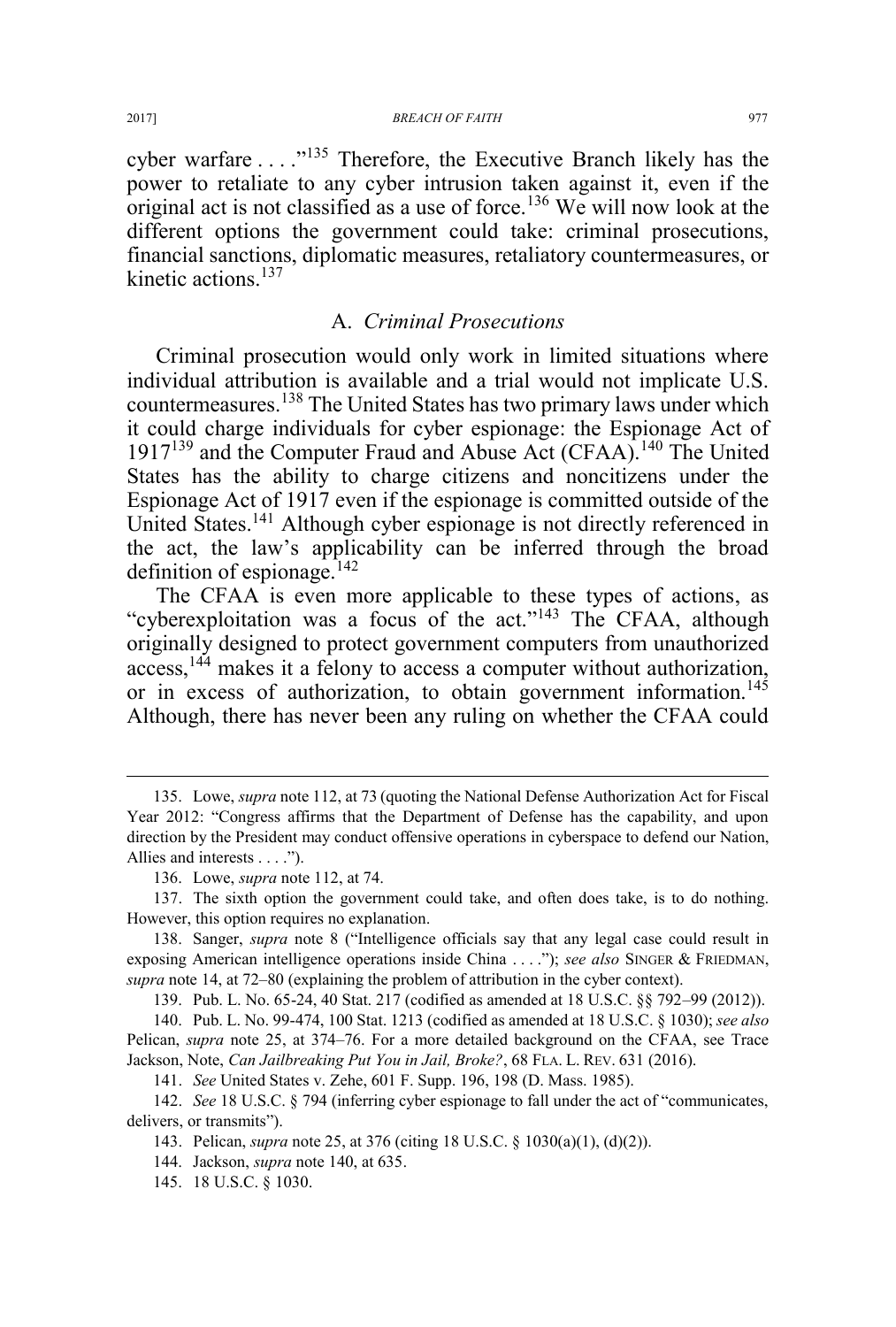be applied to actions committed abroad,<sup>146</sup> the USA PATRIOT Act of 2001147 amended several criminal statutes to allow for extraterritorial applicability to cyber actions against the United States from abroad.<sup>148</sup>

Although criminal charges are available to known hackers, there are many issues that complicate this response.<sup>149</sup> First, there is the issue of extraditing the alleged hackers to the United States for trial.<sup>150</sup> Since it is likely the individuals the United States would want to prosecute for data breaches are from countries who are not friendly to us, it is unlikely that those countries would be willing to extradite their citizens.<sup>151</sup> Even countries that have extradition treaties may be unlikely to extradite individuals, just as Hong Kong refused to extradite Edward Snowden before he left there for Russia.<sup>152</sup>

Second, a trial could potentially involve the United States having to prove how the foreign adversary bypassed security and stole the information.<sup>153</sup> This could result in the publication of the United States' security protocols as well as tactics that worked for the defendant—both are items that should not be made public.<sup>154</sup>

Although criminal prosecutions for corporate espionage have been successful, criminal prosecutions for cyber espionage against the U.S. government are more difficult to establish.<sup>155</sup> In May 2014, the

149. *See supra* notes 138–45 and accompanying text.

150*. See* Paul Mozur, *China Questions Evidence Used in U.S. Cybercrimes Indictment*, WALL ST. J. (May 29, 2014, 12:03 PM), http://www.wsj.com/articles/chinas-defense-ministryquestions-evidence-used-by-u-s-to-indict-five-peoples-liberation-army-officers-for-cybercrimes-1401359575 (explaining how the Chinese government refuses to accept responsibility for the alleged hacking and that the United States commits the same acts).

151. *See* 31A AM. JUR. 2D *Extradition* § 14, Westlaw (database updated Aug. 2015) (explaining that an extradition treaty is required between two countries in order for either country to be able to extradite potential defendants).

152. Eleni Himaras et al., *Snowden Lands in Moscow as Hong Kong Rejects U.S. Warrant*, BLOOMBERG (June 23, 2013, 11:26 AM), http://www.bloomberg.com/news/articles/2013-06- 23/snowden-leaves-hong-kong-as-u-s-seeks-his-extradition.

153. *See* Sanger, *supra* note 8.

154. In almost every section, the CFAA has the element of "access[ing] a protected computer without authorization." 18 U.S.C. § 1030 (2012). Unless the defendant were to stipulate this element of the crime, the prosecution would have to prove that they knew the particular defendant accessed the protected computer. *Id.* This would likely result in the U.S. disclosing how they were hacked, potentially creating a blueprint for others to emulate.

155. *See* Sanger, *supra* note 8 ("Intelligence officials say that any legal case could result in exposing American intelligence operations inside China . . . .").

 <sup>146.</sup> Pelican, *supra* note 25, at 376 (citing 18 U.S.C. § 1030(a)(1), (d)(2)).

<sup>147.</sup> Pub. L. No. 107-56, 115 Stat. 272 (codified as amended in scattered sections of the U.S. Code).

<sup>148. 18</sup> U.S.C. § 1030; Hathaway et al., *supra* note 16, at 875 ("The statute banning computer fraud was likewise amended as part of the USA PATRIOT Act to provide for extraterritorial applicability.").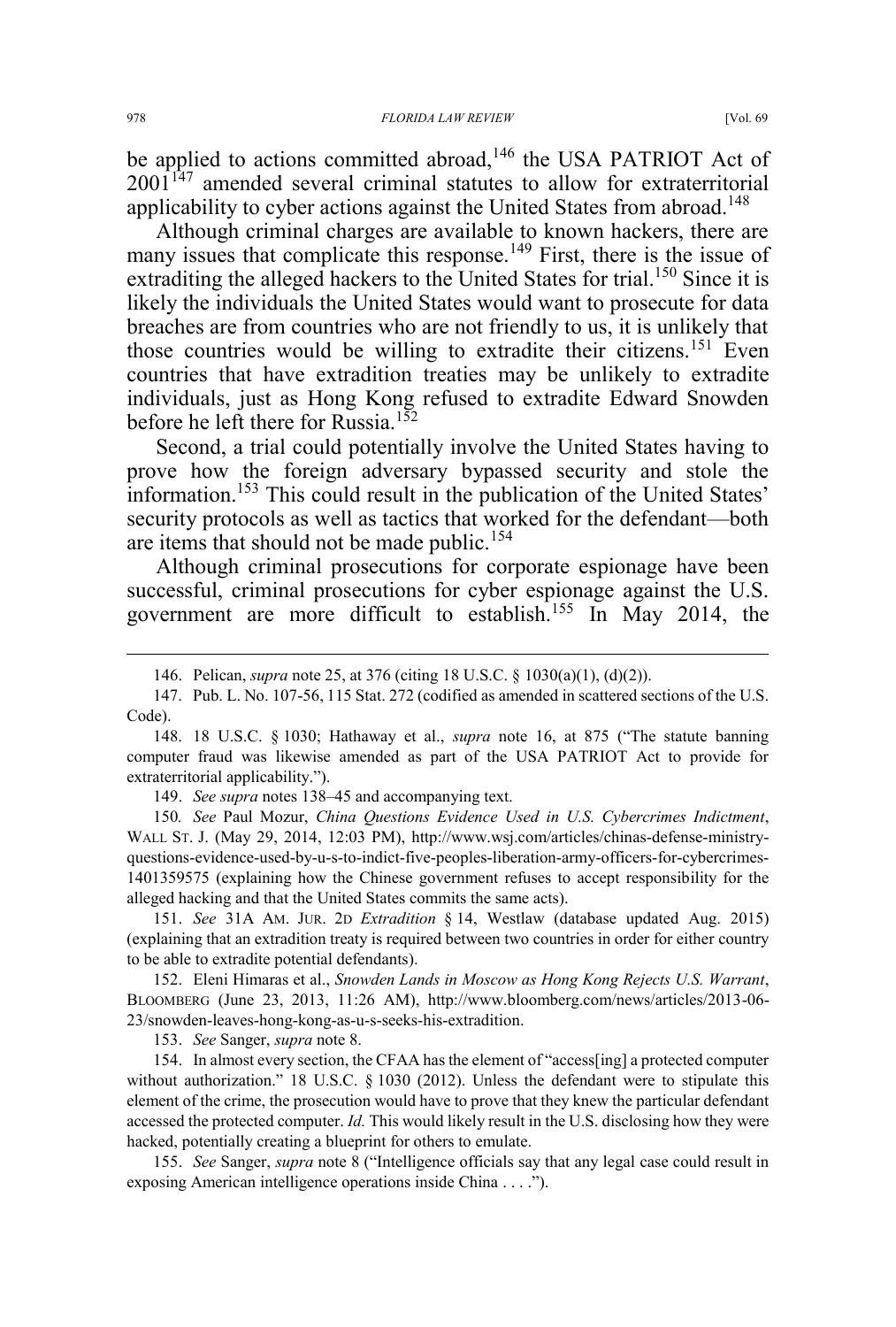Department of Justice indicted five Chinese People's Liberation Army hackers for stealing trade secrets from various U.S. companies.<sup>156</sup> This was the first time the U.S. government had indicted known state hackers for trade secret theft.<sup>157</sup> However, if the actor is acting on behalf of a foreign government and is stealing government information, then it is no longer trade secret theft but is instead a form of government espionage.<sup>158</sup> Espionage is generally held not to be a violation of international law, but rather is a violation of the target country's laws.<sup>159</sup> Criminal prosecution against state actors is a risk because it is likely the United States is conducting similar actions against that nation, and therefore the other nation could reciprocate the charges.<sup>160</sup>

Hacktivism, on the other hand, is a type of data breach that can be deterred through criminal prosecution. The United States has sought to bring criminal charges against individuals who released classified government information—most notably Chelsea Manning and Edward Snowden.<sup>161</sup> Although these two cases were situations where the perpetrator already had access to the information and did not illegally obtain access,<sup>162</sup> the penalties would have been more severe for someone who, in addition to illegally releasing classified documents, did so by illegally obtaining access to them.<sup>163</sup> Cyber criminals could also be deterred through criminal prosecution. The CFAA and domestic theft laws could be used to prosecute cyber criminals who breach government systems.<sup>164</sup>

Criminal prosecutions could be used against terrorists. However, this approach would likely only work for those who support terrorists groups from within the United States.<sup>165</sup> Therefore, criminal prosecutions seem to work best only if the actor is a hacktivist or cyber-criminal, based in the United States or a country that has an extradition treaty with the

 <sup>156.</sup> Indictment, *supra* note 83, at 1–2.

<sup>157.</sup> Press Release, U.S. Dep't of Justice, *supra* note 83.

<sup>158.</sup> *See* 70 AM. JUR. 2D *Sedition, Etc.* § 13, Westlaw (database updated Aug. 2015).

<sup>159.</sup> *See* Pelican, *supra* note 25, at 369–70 (concluding after analysis of various legal scholars' views, that peacetime espionage is not a violation of international law).

<sup>160.</sup> Sanger, *supra* note 8.

<sup>161.</sup> *See* Complaint, *supra* note 94, at 1; Savage & Huetteman, *supra* note 94.

<sup>162.</sup> *See* Cole, *supra* note 93, at 108 (describing the leaks by Manning and Snowden as "unauthorized disclosure[s] of classified information").

<sup>163.</sup> Manning was sentenced to 35 years for charges of violating the Espionage Act. Savage & Huetteman, *supra* note 94. Her sentence could have been even greater if she had additionally been charged with violations of the Computer Fraud and Abuse Act. 18 U.S.C. § 1030 (2012).

<sup>164.</sup> *See supra* notes 138–45 and accompanying text.

<sup>165.</sup> The United States has a robust counterterrorism task force, but often lacks the ability to capture or extradite terrorists who commonly operate from the Middle East and Africa.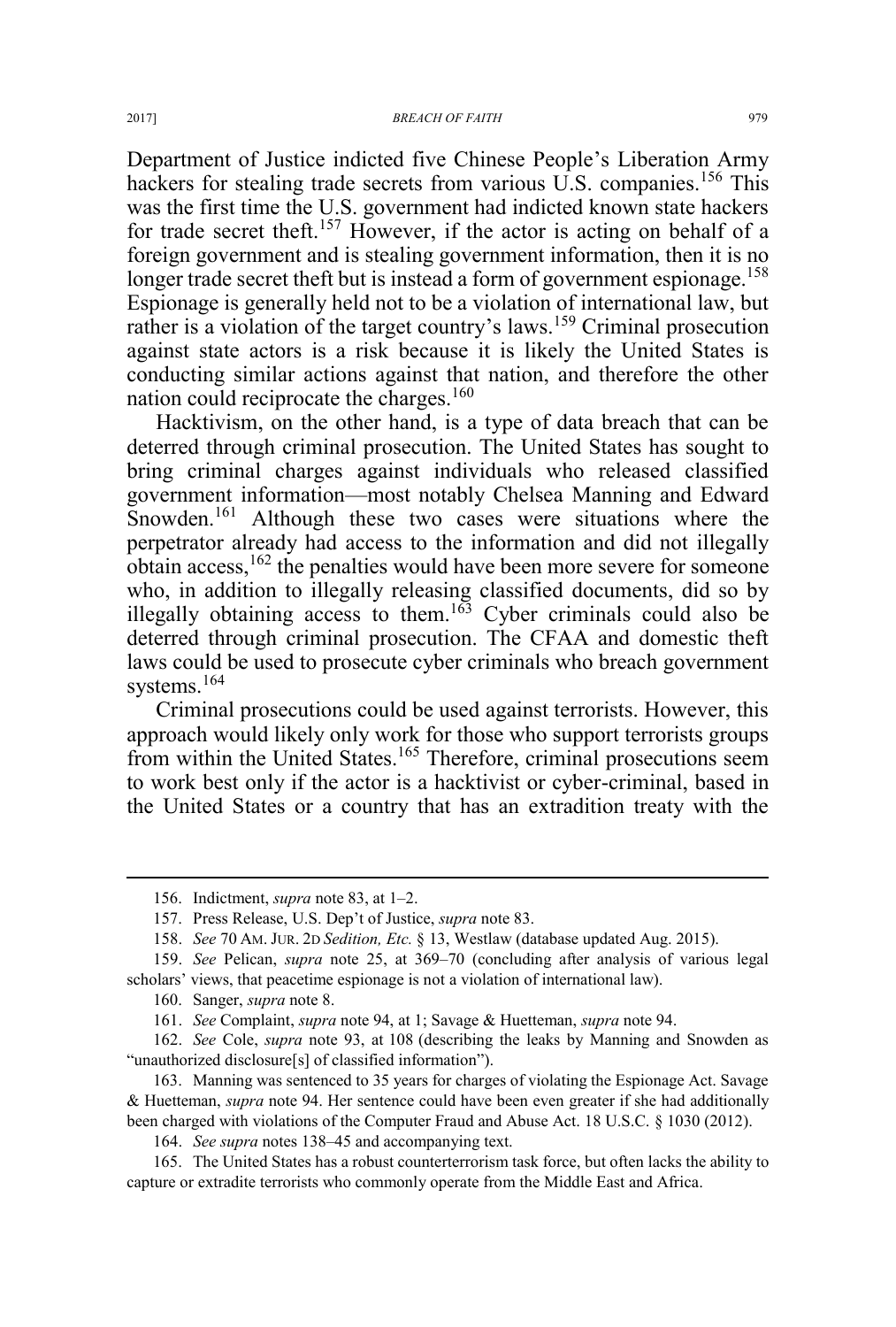United States, and the trial would not involve the further disclosure of sensitive information.<sup>166</sup>

## B. *Financial Sanctions*

A second option for the United States would be the use of economic and financial sanctions against the perpetrators. Economic sanctions have the objectives of behavior modification, retribution, or deterrence.<sup>167</sup> The purposes behind sanctions as a response to data breaches would primarily be behavior modification and deterrence.<sup>168</sup> Specifically, sanctions would be used to modify the behavior of the target of the sanctions and to deter other actors from acting similarly.<sup>169</sup> Although behavior modification and retribution are commonly overlapping results of economic sanctions, it is important to state the objective as behavior modification because the United Nations has "denounced the use of economic sanctions for retributive purposes."<sup>170</sup> Several studies on the effectiveness of economic sanctions have concluded that they do not achieve their desired goal.<sup>171</sup> However, many of these studies have only looked at the stated objective of the sanctions and did not look at other effects the sanctions had, which are commonly effective in producing a desirable outcome for the imposing country.<sup>172</sup>

The United States draws its international authority for economic sanctions from the powers vested in the U.N. Security Council.<sup>173</sup> Domestically, the Commerce Clause of the Constitution grants Congress the power to "regulate Commerce with foreign Nations."<sup>174</sup> The primary

 <sup>166.</sup> An example of where criminal prosecution worked was with Manning, who was a U.S. citizen and soldier in Iraq when arrested. Savage & Huetteman, *supra* note 94. However, the deterrent effect of Manning's prosecution was short lived when, during his last week in office, President Obama commuted Manning's sentence. Charlie Savage, *Chelsea Manning to Be Released Early as Obama Commutes Sentence*, N.Y. TIMES (Jan. 17, 2017), https://www.nytimes.com/2017/01/17/us/politics/obama-commutes-bulk-of-chelsea-manningssentence.html.

<sup>167.</sup> KERN ALEXANDER, ECONOMIC SANCTIONS: LAW AND PUBLIC POLICY 10 (2009).

<sup>168.</sup> *See id.*

<sup>169.</sup> Nicholas Wolfe, *Nuclear Chain Reaction: Why Economic Sanctions Are Not Worth the Public Costs*, 27 FLA. J. INT'L L. 1, 4–5 (2015).

<sup>170.</sup> *Id.* (citing G.A. Res. 51/242, annex II, Supplement to an Agenda for Peace, ¶ 4 (Sept. 26, 1997)).

<sup>171.</sup> ALEXANDER, *supra* note 167, at 34–35.

<sup>172.</sup> *Id.* at 34–36 ("The measure of the effectiveness of economic sanctions therefore should not necessarily be assessed in terms of whether they achieve their stated objectives, which may be only aspirational, but rather should be assessed in terms of whether they perform other functions, such as communicating to other states and to supportive and opposing groups, or merely imposing economic costs on the targets in retribution for particular acts or policies.").

<sup>173.</sup> G.A. Res. 51/242, *supra* note 170, ¶ 1.

<sup>174.</sup> U.S. CONST. art. I, § 8, cl. 3.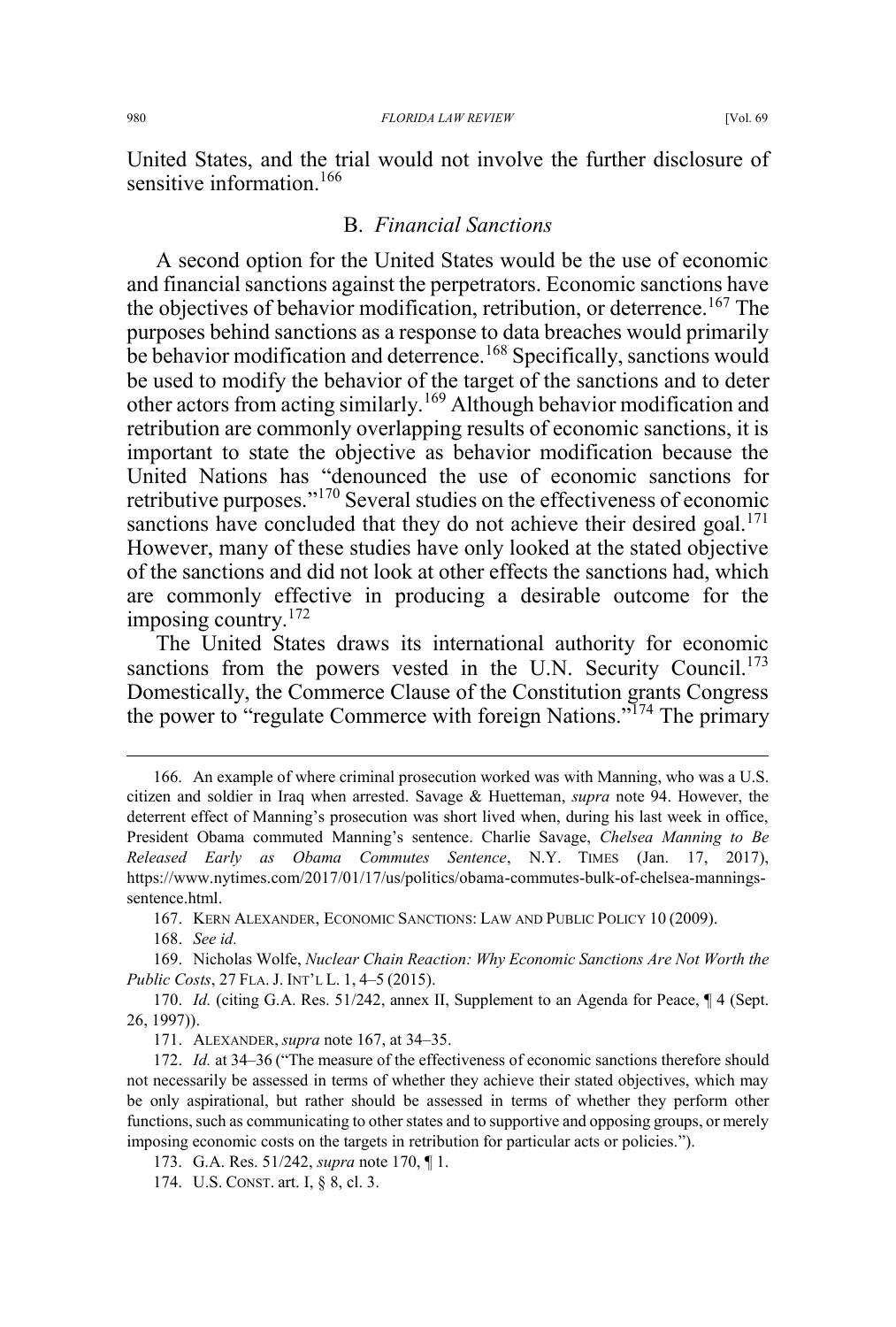laws authorizing economic sanctions against countries are the Trading With the Enemy Act of 1917, the International Emergency Economic Powers Act of 1977, and the Export Administration  $\tilde{A}ct$ .<sup>175</sup> Following September 11, 2001, the United States implemented several laws and programs that place financial sanctions on terrorist groups and their backers.<sup>176</sup> This operation is now carried out by the Treasury Department's Office of Foreign Assets Control (OFAC), whose mission is to "administer[] and enforce[] economic and trade sanctions based on U.S. foreign policy and national security goals."<sup>177</sup>

Economic sanctions as a response would primarily be limited to state actors and terrorists. If used as a response against nations, this option would likely be more symbolic for larger countries but a beneficial deterrent for smaller countries.<sup>178</sup> Additionally, this option would not be beneficial against countries who are larger trade partners with the United States, because the sanctions could create economic losses for the United States.<sup>179</sup> Additionally, several scholars have criticized economic sanctions because they do more harm to the civilians of the target country than they benefit the sanctioning country.<sup>180</sup> However, as stated previously, economic sanctions have been successful in achieving beneficial objectives.<sup>181</sup>

Economic sanctions can also be used as a response to data breaches by terrorist organizations. Since 2001, OFAC has seized assets and frozen accounts globally as a method of combatting terrorist financing.<sup>182</sup> Although the United States and its allies have sought to freeze financial accounts for suspected financiers of terrorism, these tactics have been criticized<sup>183</sup> and have become less effective as terrorist organizations diversify their revenue streams.<sup>184</sup> Additionally, as terrorist organizations

178. *See* NAT'L SEC.&INT'L AFFAIRS DIV., U.S. GEN. ACCOUNTING OFFICE, GAO/NSAID-92-106, ECONOMIC SANCTIONS: EFFECTIVENESS AS TOOLS OF FOREIGN POLICY 9 (1992).

179. *Id.* at 14 (explaining that sanctions raise the cost of commerce for both the target of the sanctions and the sanctioning nation).

181. ALEXANDER, *supra* note 167, at 10.

182. *Id.* at 283–84.

183. See NICHOLAS RYDER, THE FINANCIAL WAR ON TERRORISM: A REVIEW OF COUNTER-TERRORIST FINANCING STRATEGIES SINCE 2001, at 84 (2015) (claiming that the ability to freeze the assets of terrorist supporters "is an ineffective response" and is politically motivated to make it appear as though the government is doing something to combat terrorism).

184. *See* Ana Swanson, *How the Islamic State Makes Its Money*, WASH. POST: WORKBLOG (Nov. 18, 2015), https://www.washingtonpost.com/news/wonk/wp/2015/11/18/how-isis-makes-

 <sup>175.</sup> ALEXANDER, *supra* note 167, at 92.

<sup>176.</sup> *See id.* at 278.

<sup>177.</sup> *About: Office of Foreign Assets Control (OFAC)*, U.S. DEP'T TREASURY, https://www.treasury.gov/about/organizational-structure/offices/Pages/Office-of-Foreign-Assets -Control.aspx (last updated Oct. 14, 2016).

<sup>180.</sup> Wolfe, *supra* note 169, at 12–13.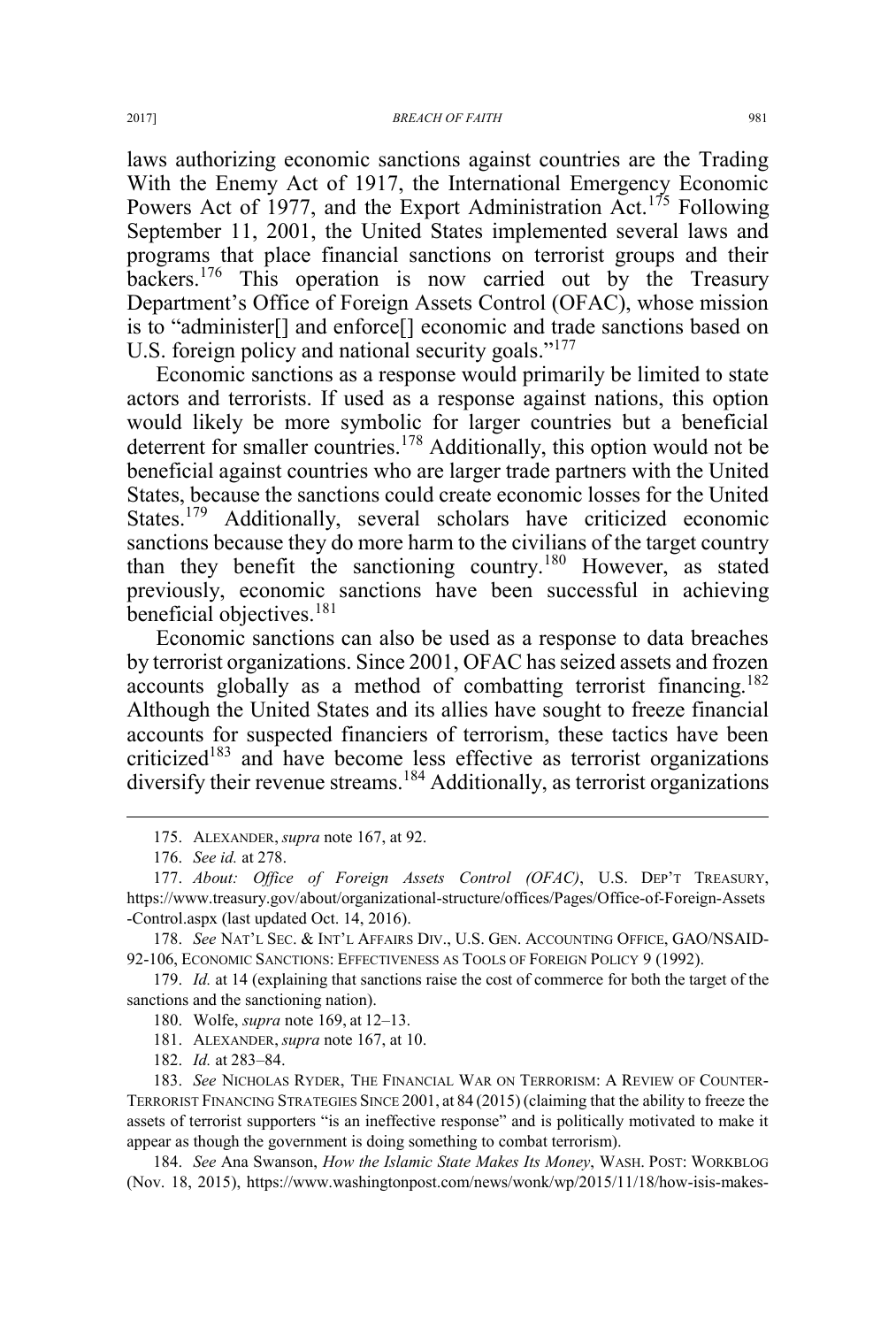become more technologically advanced, stopping their funding has become more difficult.<sup>185</sup> Regardless of the difficulties, this option should still be used to combat terrorist hacking. Overall, this option is best suited as a deterrent for small countries and to limit the effectiveness of terrorist organizations.

## C. *Diplomacy*

The third option available to the United States against hackers who steal government information is diplomatic measures. This response encompasses a wide variety of options: open sharing to reduce the incentive for cyber intrusions,<sup>186</sup> agreements with countries that define the acceptable scope and limits for cyber espionage, $187$  and treaties and international cooperation that dictate acceptable actions in the cyber realm.<sup>188</sup> The issue with most of the diplomatic measures is that they do nothing to punish past offenders. Certain activities, such as direct agreements with other countries, are beneficial if the country has an incentive to cooperate with the United States, as many smaller and developing countries do. However, if the country denies conducting any type of cyber breach and does not need financial incentives from the United States, i.e., China and Russia, then these agreements will not work $189$ 

The current trend is for international cooperation to develop baseline security measures for groups of nations where there is a mutual need for

 $\overline{a}$ 

its-money/ (explaining how Daesh has avoided having its funding shut down through international financial freezes by diversifying its revenue stream through the sale of oil, taxation and extortion in the areas it controls, ransom from kidnapping, sales of antiquities, seizures of Iraqi banks, sales of looted property, sales and rentals of real estate previously owned by people it has killed, agriculture, and sale of minerals).

<sup>185.</sup> *See* Aaron Brantly, *Financing Terror Bit by Bit*, COMBATING TERRORISM CTR. SENTINEL, Oct. 2014, at 1, 1–4; *Hacktivists Claim ISIS Terrorists Linked to Paris Attacks Had Bitcoin Funding*, NETWORKWORLD (Nov. 15, 2015, 9:37 AM), http://www.networkworld.com/ article/3005308/security/hacktivists-claim-isis-terrorists-linked-to-paris-attacks-had-bitcoinfunding.html.

<sup>186.</sup> *See* Burnstein, *supra* note 107, at 986–87 (advocating for countries to openly share information, thus reducing the incentive for cyber espionage).

<sup>187.</sup> Eckert & Magnowski, *supra* note 65 (explaining the need for diplomatic resolution to escalating cyber conflict).

<sup>188.</sup> *See* Chayes, *supra* note 117, at 510 & n.130; *see also* TALLINN MANUAL ON THE INTERNATIONAL LAW APPLICABLE TO CYBER WARFARE 92 (Michael N. Schmitt ed., 2013) [hereinafter TALLINN MANUAL].

<sup>189.</sup> *See* Simon Denyer, *China Calls U.S. Hacking Accusations 'Irresponsible and Unscientific*,*'* WASH. POST (June 15, 2015), https://www.washingtonpost.com/world/asia \_pacific /china-calls-us-hacking-accusations-irresponsible-and-unscientific/2015/06/05/7989cad3-583f-417e-a0b7-34be46eb16ff\_story.html.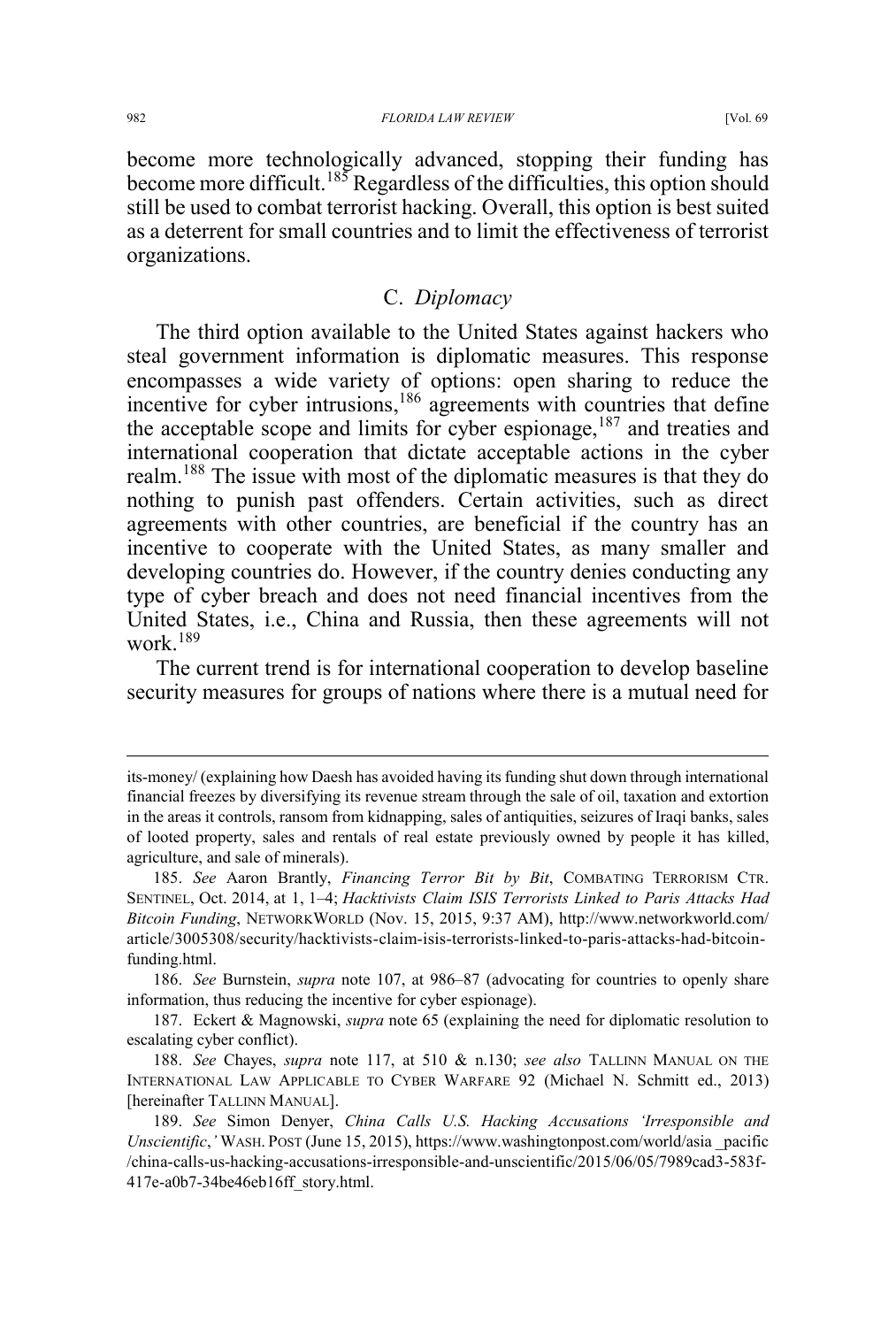protection.190 These measures are beneficial in improving security across cooperating countries, but like in the last proposal, they do little to deter larger perpetrators in the absence of mutual gain.<sup>191</sup> The North American Trade Organization (NATO) has taken steps in the right direction by creating the Tallinn Manual.<sup>192</sup> Although it is not completely binding on member states, the Tallinn Manual sets forth rules governing cyber operations in the international context.<sup>193</sup> Additionally, international agreements would do little if there were no enforcement mechanisms built in.<sup>194</sup> Although baseline security measures would be beneficial for organizations like NATO and the European Union, they are methods to prevent breaches, not respond to them.

Some scholars have also called for the regulation of offensive cyber weapons.<sup>195</sup> However, these measures do not seem realistic in light of the current buildup of cyber arms by most of the world's more powerful countries.<sup>196</sup> The buildup of offensive cyber weapons has been compared to the buildup of nuclear weapons in the Cold War era.<sup>197</sup> This has led scholars to conclude that similar arms reduction agreements are necessary.<sup>198</sup> Although such agreements would be beneficial to demonstrate internationally the acceptable use of offensive cyber weapons, an important aspect of effective nuclear arsenal reduction agreements was the ability to inspect a nation's compliance—a vital element that would be completely lacking in the cyber realm.<sup>199</sup> Overall, treaties and international cooperation could be beneficial to help develop custom among nations as to what is acceptable, however they are not an effective response to cyber breaches that have already occurred.

A diplomatic measure that should be taken in response to cyber intrusions is public reprimand. This would include actions such as

195. *Id.* at 517–19.

199. *Id.* (stating that a Code of Conduct for states in the cyber realm would be beneficial in developing acceptable social customs as nuclear reduction treaties did, but also stating that those agreements relied on verification for effectiveness).

 <sup>190.</sup> Chayes, *supra* note 117, at 510–12.

<sup>191.</sup> *Id.* at 517.

<sup>192.</sup> *See* TALLINN MANUAL, *supra* note 188, at 1.

<sup>193.</sup> *Id.* at 6. The Tallinn Manual sets forth rules governing cyber warfare based on its interpretation of existing international law. *Id.* at 1–4. Therefore, the Independent Group of Experts, the authors of the rules, state that "[t]o the extent that the Rules accurately articulate customary international law, they are binding on all States." *Id.* at 6. Although this is correct in the sense that any international treaty ratified by a state is binding on that state, these rules are based on interpretations of treaties as they apply to the cyber realm and have not been ratified by the U.S. Senate. Thus, they are not binding law on the United States.

<sup>194.</sup> Chayes, *supra* note 117, at 513–15.

<sup>196.</sup> *See id.* at 515 & n.158.

<sup>197.</sup> Symposium, *supra* note 109, at 328.

<sup>198.</sup> Chayes, *supra* note 117, at 517–19.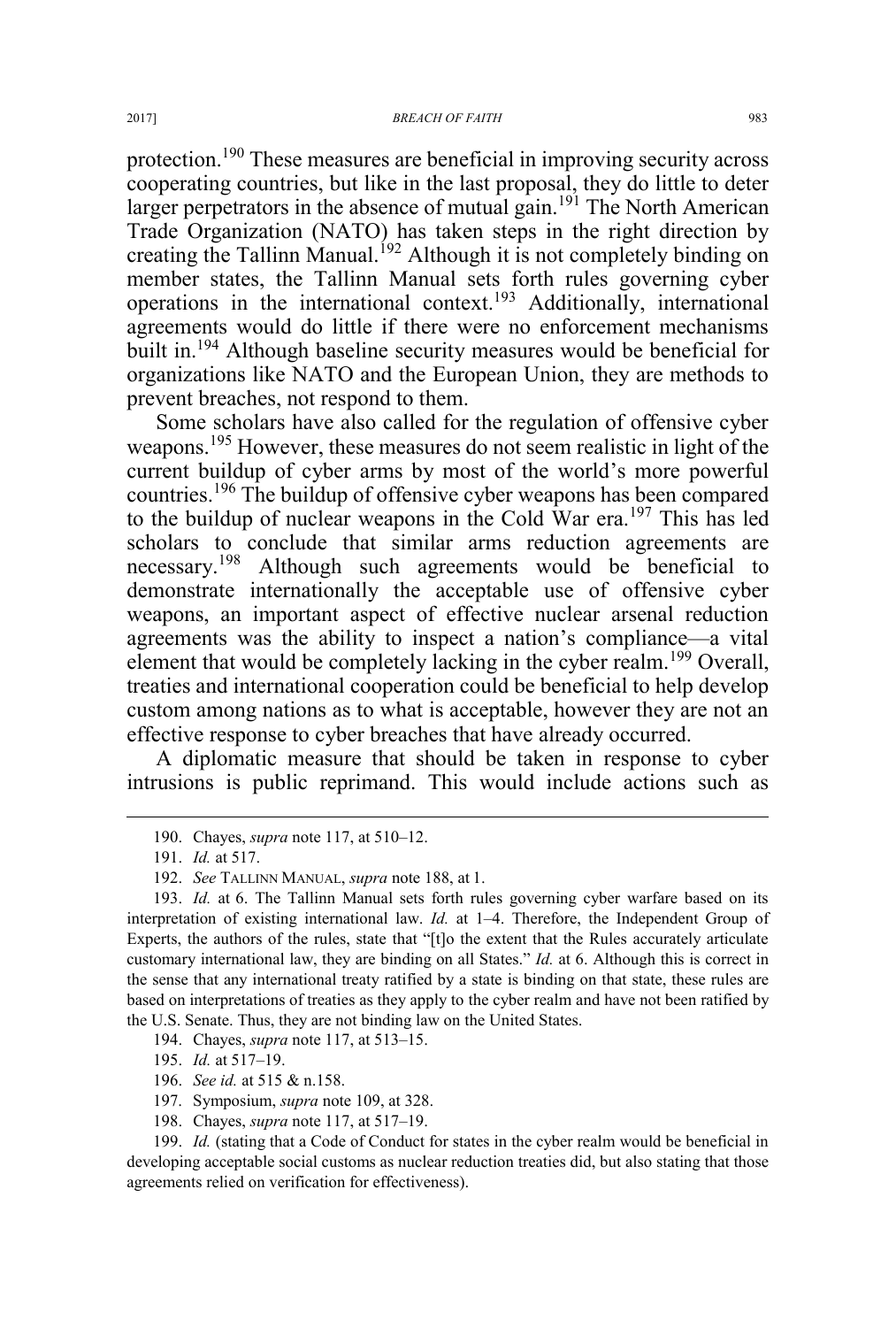summoning the ambassador of a foreign country, or even outing diplomats. These actions would primarily be symbolic, but could have some deterrent effect. These actions would only be effective against state actors.

#### D. *Retaliatory Countermeasures*

Another approach that the United States could take in response to cyber intrusions is retaliatory countermeasures. These measures include a range of activities from stealing similar information from the perpetrator to destroying or degrading networks.<sup>200</sup> This approach is likely the most nuanced. It requires the United States to commit acts that it does not want committed against itself.<sup>201</sup>

Positives of this approach are its deterrent factors. If other countries know that stealing data from government is going to result in similar actions against them, they may refrain from doing so.<sup>202</sup> Additionally, if terrorists, criminals, or hacktivists know that the United States is going to respond to their data breaches with cyber actions, they may be less likely to take the action in the first place.<sup>203</sup> However, the deterrent only works against state actors if the other country believes that the United States is not already conducting such activities, and that the United States would not conduct breaches unless it was first breached.<sup>204</sup> Additionally, the deterrent only works if the other country knows that the United States has taken retaliatory action,<sup>205</sup> which the United States may not want to announce for fear of bad publicity or disclosing vulnerabilities in the other nation's cyber defenses.

Nonetheless, countermeasures can be an effective response against nations when the information stolen is damaging but not catastrophic. An example would be the PII stolen in the OPM hack.<sup>206</sup> The United States could steal similar data from the Chinese government and use that information to deter the Chinese from stealing more personal data or from using the data they already stole. This type of action would be acceptable

 <sup>200.</sup> *See* Sanger, *supra* note 8.

<sup>201.</sup> *See* OFFICE OF GEN. COUNSEL, *supra* note 23, at 999.

<sup>202.</sup> *See* Nakashima, *supra* note 110.

<sup>203.</sup> For an example of the United States responding to hacktivists with a cyberattack, see Solis, *supra* note 21, at 36–37.

<sup>204.</sup> Denyer, *supra* note 189 (citing Chinese state news agency Xinhua, which pointed to the Edward Snowden leaks as proof that the U.S. government "appl[ied] double standards and ma[de] unfounded accusations against China").

<sup>205.</sup> *See* Nakashima, *supra* note 110 (quoting Maine Senator Angus King as stating that the United States needs an offensive cyber capability and that the capability needs to be publicized for it to be an effective deterrent).

<sup>206.</sup> Davidson, *supra* note 27.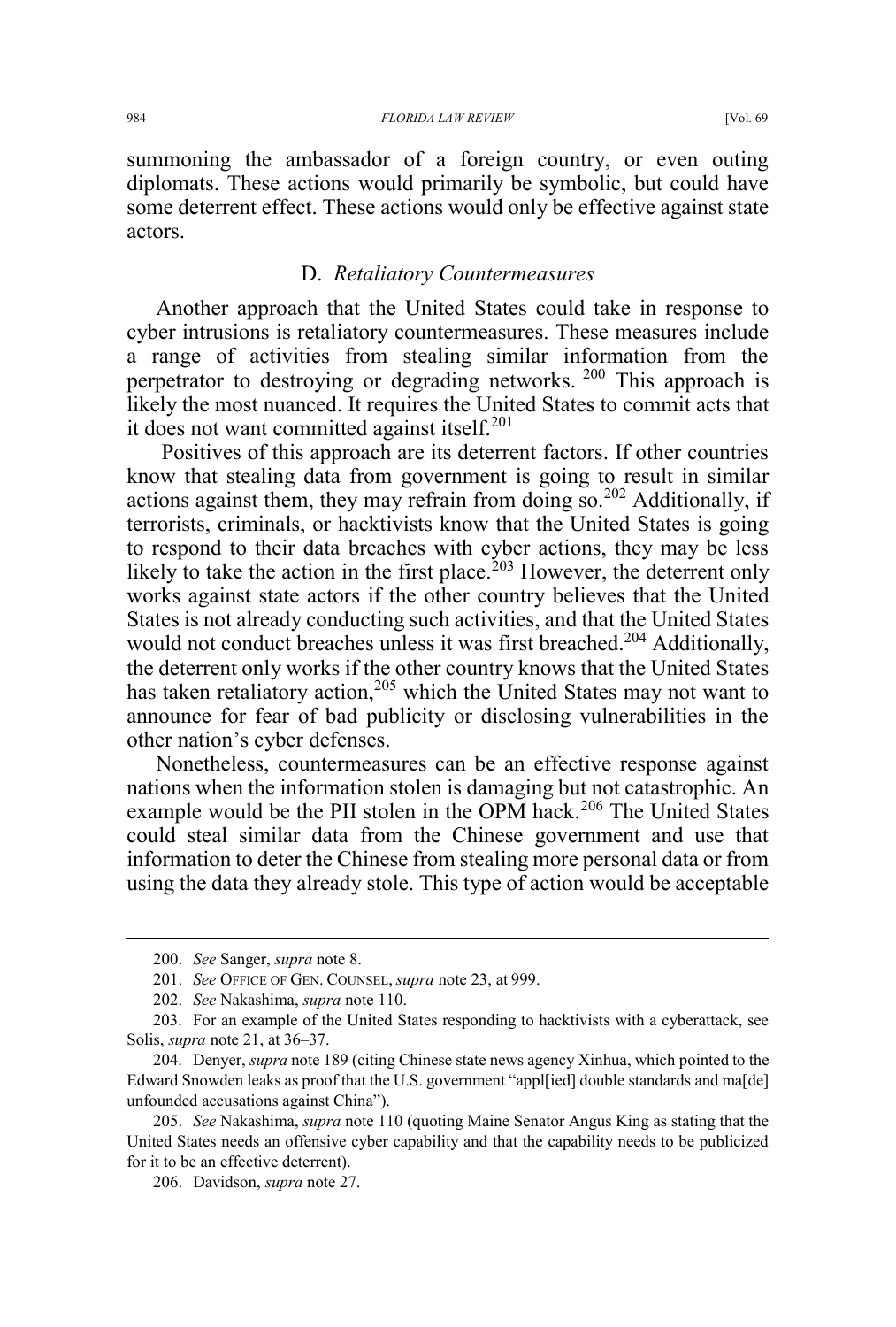under international law as either a form of espionage<sup>207</sup> or as a proportionate countermeasure.<sup>208</sup> Retaliatory countermeasures would work best when the perpetrator is a state actor who stole information that is not directly related to vital national security. When conducting countermeasures against state actors, the United States should strive to ensure that the countermeasures are proportionate and not escalatory.<sup>209</sup>

These measures can also be effective against other types of actors such as terrorists, criminals, and hacktivists.<sup>210</sup> However, with respect to criminals and hacktivists, criminal prosecution is a better response because the U.S. government should not be conducting cyber intrusions or attacks against individuals—the criminal justice system is in place to deal with law breakers. Terrorists, on the other hand, should face continuing cyber action by the United States because they pose a threat to U.S. security, and offensive cyber operations, should not be left unused in defending against terrorism.<sup>211</sup>

#### E. *Kinetic Responses*

The last, and most severe, action the United States could take in response to a cyber intrusion would be to use kinetic force. This response should be seen as a last resort and should be limited to use against terrorists, or states that have stolen information damaging to national security. The use of force should follow the principles of distinction, necessity, and proportionality.<sup>212</sup> Distinction refers to the ability to direct the effects of an attack against combatants and not civilians.<sup>213</sup> Proportionality is the concept that a country should respond to hostilities in a manner that is proportional. This does not necessarily refer to the quantity or type of acts taken, but instead refers to the effects of the act

 <sup>207.</sup> Espionage is generally not held as a violation of international law since most countries actively conduct espionage against other nations. OFFICE OF GEN. COUNSEL,*supra* note 23, at 999. Instead acts of espionage are punishable under domestic laws of the victim country, meaning it would be unlikely for anyone to actually face criminal detention for such acts. *See* Indictment, *supra* note 83, at 1–2 (indicting members of the Chinese People's Liberation Army for violating the United State's Computer Fraud and Abuse Act). Note, however, that this indictment was only pursued because the hackers stole trade secrets and were not charged with espionage.

<sup>208.</sup> TALLINN MANUAL, *supra* note 188, at 36–41 (explaining the different sources of international law that govern countermeasures).

<sup>209.</sup> *See id.* 

<sup>210.</sup> *See* Solis, *supra* note 21, at 36–37.

<sup>211.</sup> U.N. Charter art. 51 ("Nothing in the present Charter shall impair the inherent right of individual or collective self-defense if an armed attack occurs against a Member . . . .").

<sup>212.</sup> Davidson, *supra* note 129, at 91; *see* TALLINN MANUAL, *supra* note 188, at 36–41.

<sup>213.</sup> Davidson, *supra* note 129, at 91.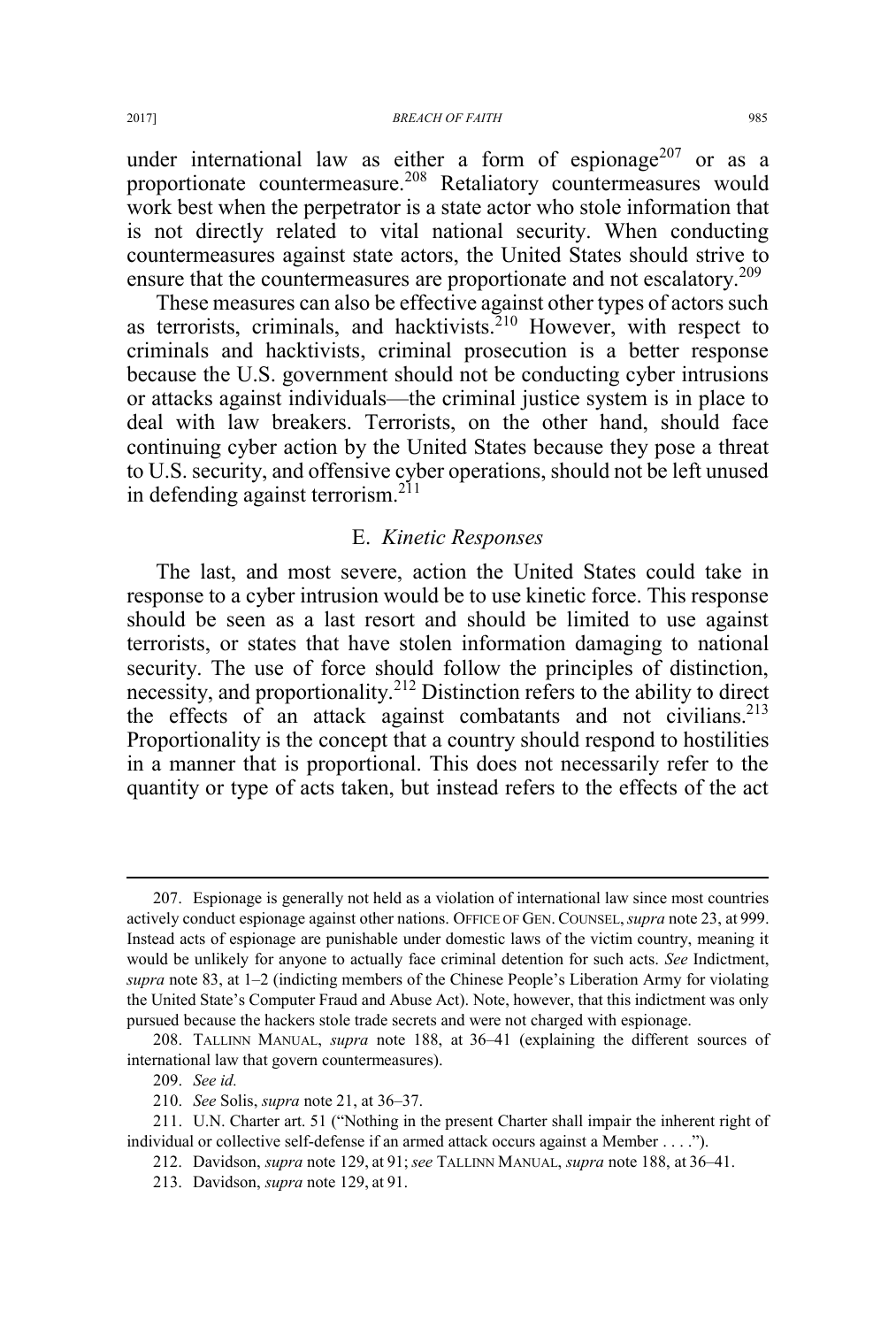taken.<sup>214</sup> Necessity refers to the concept that any amount of force in excess of what is needed to accomplish the mission is unlawful.<sup>215</sup>

If the principles of distinction, necessity, and proportionality were followed, there would be very few situations where a cyber intrusion by a state actor would warrant a kinetic response. Additionally, kinetic responses should not be used against criminals or hacktivists, as doing so would violate the Fifth and Fourteenth Amendments of the U.S. Constitution.216 However, kinetic force is acceptable as a response to terrorist data breaches if such breaches create a threat to national security or U.S. citizens.<sup>217</sup> The example used previously in this Note of Junaid Hussain is a situation where kinetic force was an acceptable response to a breach by a terrorist.<sup>218</sup> In that instance Hussain, a known terrorist, stole and published personal information of military personnel.<sup>219</sup> Publishing personal information online on its own was not enough to justify kinetic force. However, Hussain called for lone wolves to kill the service members whose information he had just released, escalating the breach to a level warranting kinetic force, as it posed a threat to American lives.<sup>220</sup> Therefore, kinetic force should be reserved as a response to data breaches for situations where national security is threatened or American lives are jeopardized.

#### **CONCLUSION**

In order to limit future data breaches against government systems, the government must have a policy in place to respond to such actions. The types of responses analyzed in this Note create a continuum for the government, ranging from doing nothing to using violence. The decisionmaking process is to first identify the actor, then determine what was stolen, next analyze the potential uses of the information stolen, and lastly initiate a response. Figure 1, above, depicts the decisional matrix for determining the appropriate actions to take. The decision matrix assists in choosing an appropriate response to data breaches by analyzing the severity of the information taken and the type of actor that stole the information. Based on this information, a range of appropriate responses is presented.

 <sup>214.</sup> TALLINN MANUAL, *supra* note 188, at 36–41.

<sup>215.</sup> OFFICE OF GEN. COUNSEL, *supra* note 23, at 54–58.

<sup>216.</sup> U.S. CONST. amends. V, XIV.

<sup>217.</sup> *But see* John Reed, *Questions the Media Should Be Asking About DOD's Latest Targeted Killing*, JUST SECURITY (Sept. 1, 2015, 10:40 AM), https://www.justsecurity.org/25729/ questions-media-dods-latest-targeted-killing/ (questioning what information is required to "land" someone on the targeted kill list).

<sup>218.</sup> *See supra* Section I.B.

<sup>219.</sup> CBS NEWS, *supra* note 39.

<sup>220.</sup> De Freytas-Tamura, *supra* note 1.